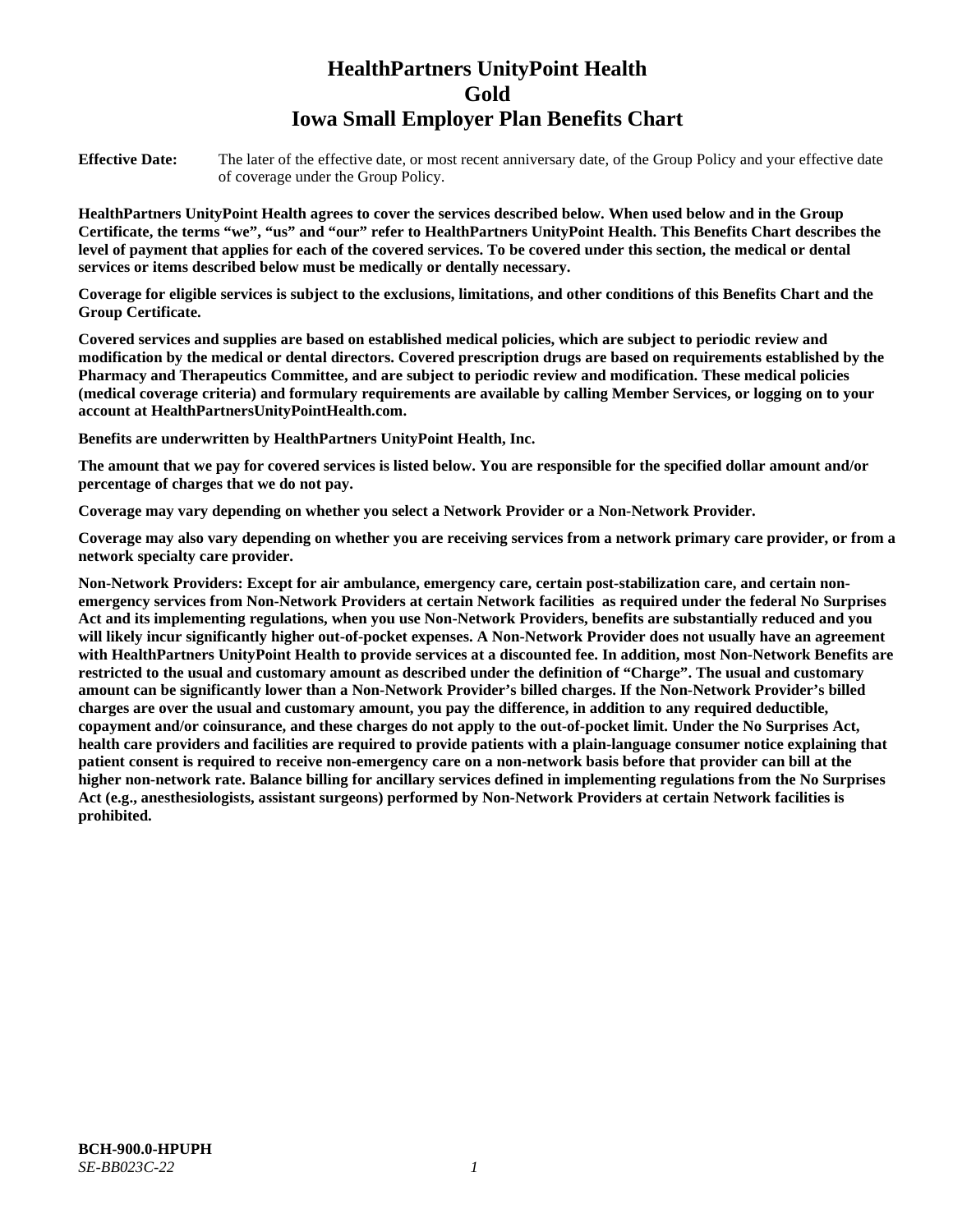# **These definitions apply to this Benefits Chart. They also apply to the Group Certificate.**

| <b>Biosimilar drug:</b> | A prescription drug, approved by the Food and Drug Administration (FDA), that the FDA has<br>determined is biosimilar to and interchangeable with a biological brand name drug. Biosimilar<br>drugs are not considered generic drugs and are not covered under the generic drug benefit.                                                                                                                                                                                                                                                                                                                                           |
|-------------------------|------------------------------------------------------------------------------------------------------------------------------------------------------------------------------------------------------------------------------------------------------------------------------------------------------------------------------------------------------------------------------------------------------------------------------------------------------------------------------------------------------------------------------------------------------------------------------------------------------------------------------------|
| <b>Brand name drug:</b> | A prescription drug, approved by the Food and Drug Administration (FDA), that is<br>manufactured, sold, or licensed for sale under a trademark by the pharmaceutical company that<br>originally researched and developed the drug. Brand name drugs have the same active-ingredient<br>formula as the generic version of the drug. However, generic drugs are manufactured and sold by<br>other drug manufacturers and are generally not available until after the patent on the brand name<br>drug has expired. A few brand name drugs may be covered at the generic drug benefit level if<br>this is indicated on the formulary. |
| Calendar year:          | This is the 12-month period beginning 12:01 A.M. central time, on January 1, and ending 12:00<br>A.M. central time of the next following December 31.                                                                                                                                                                                                                                                                                                                                                                                                                                                                              |
| <b>Charge:</b>          | For covered services delivered by participating Network Providers, is the provider's discounted<br>charge for a given medical/surgical service, procedure or item.                                                                                                                                                                                                                                                                                                                                                                                                                                                                 |
|                         | For covered services delivered by Non-Network providers, a contracted rate may apply if such<br>arrangement is available to HealthPartners UnityPoint Health.                                                                                                                                                                                                                                                                                                                                                                                                                                                                      |
|                         | For the Usual and Customary Charge for covered services delivered by Non-Network Providers,<br>our payment is calculated using one of the following options to be determined at the discretion of<br>HealthPartners UnityPoint Health: 1) a percentage of the Medicare fee schedule; 2) a comparable<br>schedule if the service is not on the Medicare fee schedule; or 3) a commercially reasonable rate<br>for such service.                                                                                                                                                                                                     |
|                         | The usual and customary charge is the maximum amount allowed that we consider in the<br>calculation of the payment of charges incurred for certain covered services. You must pay for<br>any charges above the usual and customary charge, and they do not apply to the out-of-pocket<br>limit.                                                                                                                                                                                                                                                                                                                                    |
|                         | A charge is incurred for covered ambulatory medical and surgical services, on the date the<br>service or item is provided. A charge is incurred for covered inpatient services, on the date of<br>admission to a hospital. To be covered, a charge must be incurred on or after your effective date<br>and on or before the termination date.                                                                                                                                                                                                                                                                                      |
| Copayment/coinsurance:  | The specified dollar amount, or percentage, of charges incurred for covered services, which we<br>do not pay, but which you must pay, each time you receive certain medical services, procedures<br>or items. Our payment for those covered services or items begins after the copayment or<br>coinsurance is satisfied. Covered services or items requiring a copayment or coinsurance are<br>specified in this Benefits Chart.                                                                                                                                                                                                   |
|                         | For services provided by a Network Provider:                                                                                                                                                                                                                                                                                                                                                                                                                                                                                                                                                                                       |
|                         | An amount which is listed as a flat dollar copayment is applied to a Network Provider's<br>discounted charges for a given service. However, if the Network Provider's discounted charge<br>for a service or item is less than the flat dollar copayment, you will pay the Network Provider's<br>discounted charge. An amount which is listed as a percentage of charges or coinsurance is based<br>on the Network Provider's discounted charges, calculated at the time the claim is processed,<br>which may include an agreed upon fee schedule rate for case rate or withhold arrangements.                                      |
|                         | For services provided by a Non-Network Provider:                                                                                                                                                                                                                                                                                                                                                                                                                                                                                                                                                                                   |
|                         | Any copayment or coinsurance is applied to the lesser of the provider's charges or the usual and<br>customary charge for a service.                                                                                                                                                                                                                                                                                                                                                                                                                                                                                                |
|                         | A copayment or coinsurance is due at the time a service is provided, or when billed by the<br>provider.                                                                                                                                                                                                                                                                                                                                                                                                                                                                                                                            |
|                         |                                                                                                                                                                                                                                                                                                                                                                                                                                                                                                                                                                                                                                    |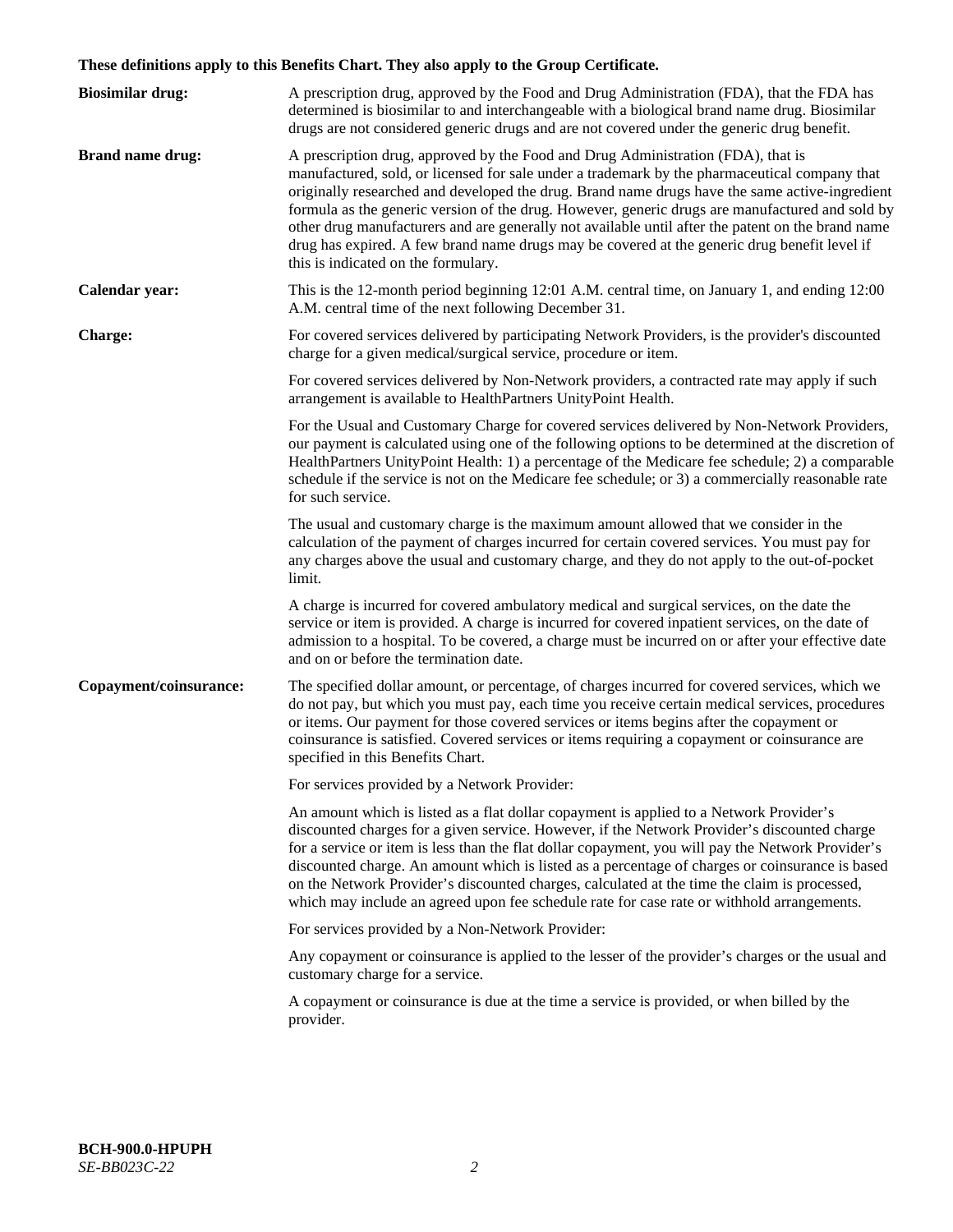| Deductible:               | The specified dollar amount of charges incurred for covered services, which we do not pay, but<br>an enrollee or a family has to pay first in a calendar year. Our payment for those services or items<br>begins after the deductible is satisfied. For Network Providers, the amount of the charges that<br>apply to the deductible are based on the Network Provider's discounted charges, calculated at the<br>time the claim is processed, which may include an agreed upon fee schedule rate for case rate or<br>withhold arrangements. For Non-Network Providers, the amount of charges that apply to the<br>deductible are the lesser of the provider's charges or the usual and customary charge for a<br>service. |
|---------------------------|----------------------------------------------------------------------------------------------------------------------------------------------------------------------------------------------------------------------------------------------------------------------------------------------------------------------------------------------------------------------------------------------------------------------------------------------------------------------------------------------------------------------------------------------------------------------------------------------------------------------------------------------------------------------------------------------------------------------------|
|                           | Any amounts paid or reimbursed by a third party, including but not limited to: point of service<br>rebates, manufacturer coupons, manufacturer debit cards or other forms of direct reimbursement<br>to an insured for a product or service, will not apply toward your deductible, to the extent<br>permitted under state and federal law.                                                                                                                                                                                                                                                                                                                                                                                |
|                           | Your plan has an embedded deductible. This means once an insured meets the individual<br>deductible, the plan begins paying benefits for that person. If two or more members of the family<br>meet the family deductible, the plan begins paying benefits for all members of the family,<br>regardless of whether each insured has met the individual deductible. However, an insured may<br>not contribute more than the individual deductible toward the family deductible.                                                                                                                                                                                                                                              |
|                           | All services are subject to the deductible, unless otherwise indicated below in this Benefits Chart.                                                                                                                                                                                                                                                                                                                                                                                                                                                                                                                                                                                                                       |
| <b>Formulary:</b>         | This is a current list, which may be revised from time to time, of prescription drugs, medications,<br>equipment and supplies covered by us as indicated in this Benefits Chart which are covered at the<br>highest benefit level. Some drugs on the formulary may require prior authorization to be covered<br>as formulary drugs. The formulary, and information on drugs that require prior authorization, are<br>available by calling Member Services, or logging on to your account at<br>HealthPartnersUnityPointHealth.com.                                                                                                                                                                                         |
| Generic drug:             | A prescription drug, approved by the Food and Drug Administration (FDA) that the FDA has<br>determined is comparable to a brand name drug product in dosage form, strength, route of<br>administration, quality, intended use and documented bioequivalence. Generally, generic drugs<br>cost less than brand name drugs. Some brand name drugs may be covered at the generic drug<br>benefit level if this is indicated on the formulary.                                                                                                                                                                                                                                                                                 |
| Lifetime maximum benefit: | The specified coverage limit actually paid by us for services and/or charges incurred by you for a<br>given procedure or diagnosis. Payment of benefits under this Benefits Chart ceases when that<br>lifetime maximum benefit is reached. You have to pay for any subsequent charges. Essential<br>health benefits are not subject to any lifetime maximums.                                                                                                                                                                                                                                                                                                                                                              |
| Non-formulary drug:       | This is a prescription drug, approved by the Food and Drug Administration (FDA), that is not on<br>the formulary, is medically necessary and is not investigative or otherwise excluded under the<br>Certificate.                                                                                                                                                                                                                                                                                                                                                                                                                                                                                                          |
| Out-of-pocket expenses:   | You pay the specified copayments/coinsurance and deductibles applicable for particular services,<br>subject to the out-of-pocket limits described below. These amounts are in addition to the monthly<br>premium payments.                                                                                                                                                                                                                                                                                                                                                                                                                                                                                                 |
| Out-of-pocket limit:      | You pay the copayments/coinsurance and deductibles for covered services, to the individual or<br>family out-of-pocket limits. Thereafter we cover 100% of charges incurred for all other covered<br>services, for the rest of the calendar year. You pay amounts greater than the out-of-pocket limits<br>if you exceed any lifetime maximum benefit or any visit or day limits. Essential health benefits<br>are not subject to any lifetime maximums.                                                                                                                                                                                                                                                                    |
|                           | Non-Network Benefits above the usual and customary charge (see definition of charge above) do<br>not apply to the out-of-pocket limit.                                                                                                                                                                                                                                                                                                                                                                                                                                                                                                                                                                                     |
|                           | Non-Network Benefits for transplant surgery do not apply to the out-of-pocket limit.                                                                                                                                                                                                                                                                                                                                                                                                                                                                                                                                                                                                                                       |
|                           | Any amounts paid or reimbursed by a third party, including but not limited to: point of service<br>rebates, manufacturer coupons, manufacturer debit cards or other forms of direct reimbursement<br>to an insured for a product or service, will not apply as an out-of-pocket expense, to the extent<br>permitted under state and federal law.                                                                                                                                                                                                                                                                                                                                                                           |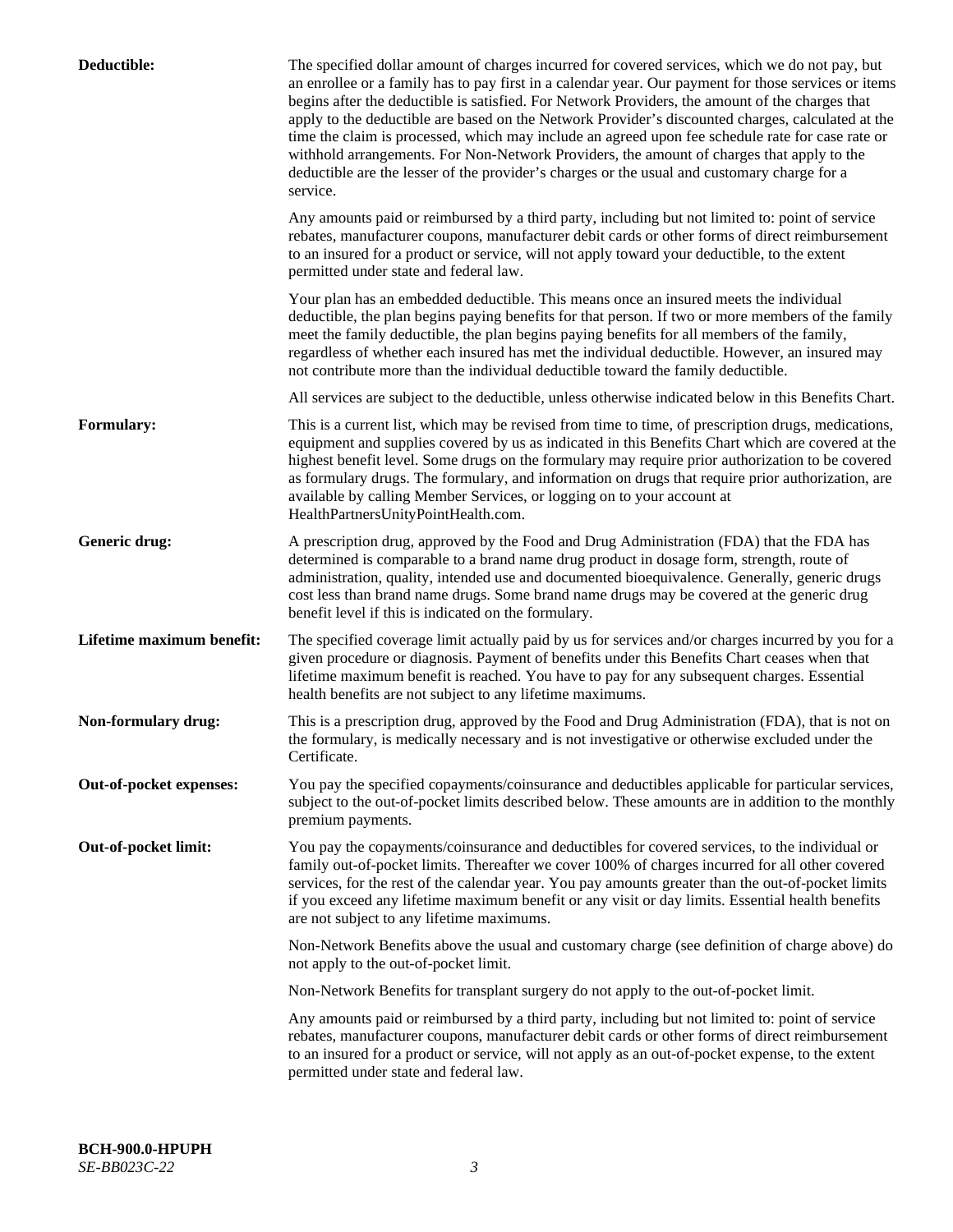|                                  | You are responsible to keep track of the out-of-pocket expenses. Contact our Member Services<br>department for assistance in determining the amount paid by the enrollee for specific eligible<br>services received. Claims for reimbursement under the out-of-pocket limit provisions are subject<br>to the same time limits and provisions described under the "Claims Provisions" section of the<br>Certificate.                                                                                                                |
|----------------------------------|------------------------------------------------------------------------------------------------------------------------------------------------------------------------------------------------------------------------------------------------------------------------------------------------------------------------------------------------------------------------------------------------------------------------------------------------------------------------------------------------------------------------------------|
| <b>Primary care providers:</b>   | These are providers in the following categories: family practice, general practice, internal<br>medicine, obstetrical and gynecological medicine, pediatrics, adolescent medicine, adult<br>medicine and geriatrics.                                                                                                                                                                                                                                                                                                               |
| <b>Specialty care providers:</b> | These are providers who are not in the following categories: family practice, general practice,<br>internal medicine, obstetrical and gynecological medicine, pediatrics, adolescent medicine, adult<br>medicine and geriatrics.                                                                                                                                                                                                                                                                                                   |
| <b>Specialty drug list:</b>      | This is a current list, which may be revised from time to time, of prescription drugs, medications,<br>equipment and supplies, which are typically bio-pharmaceuticals. The purpose of a specialty<br>drug list is to facilitate enhanced monitoring of complex therapies used to treat specific<br>conditions. Specialty drugs are covered by us as indicated in this Benefits Chart. The specialty<br>drug list is available by calling Member Services, or logging on to your account at<br>HealthPartnersUnityPointHealth.com. |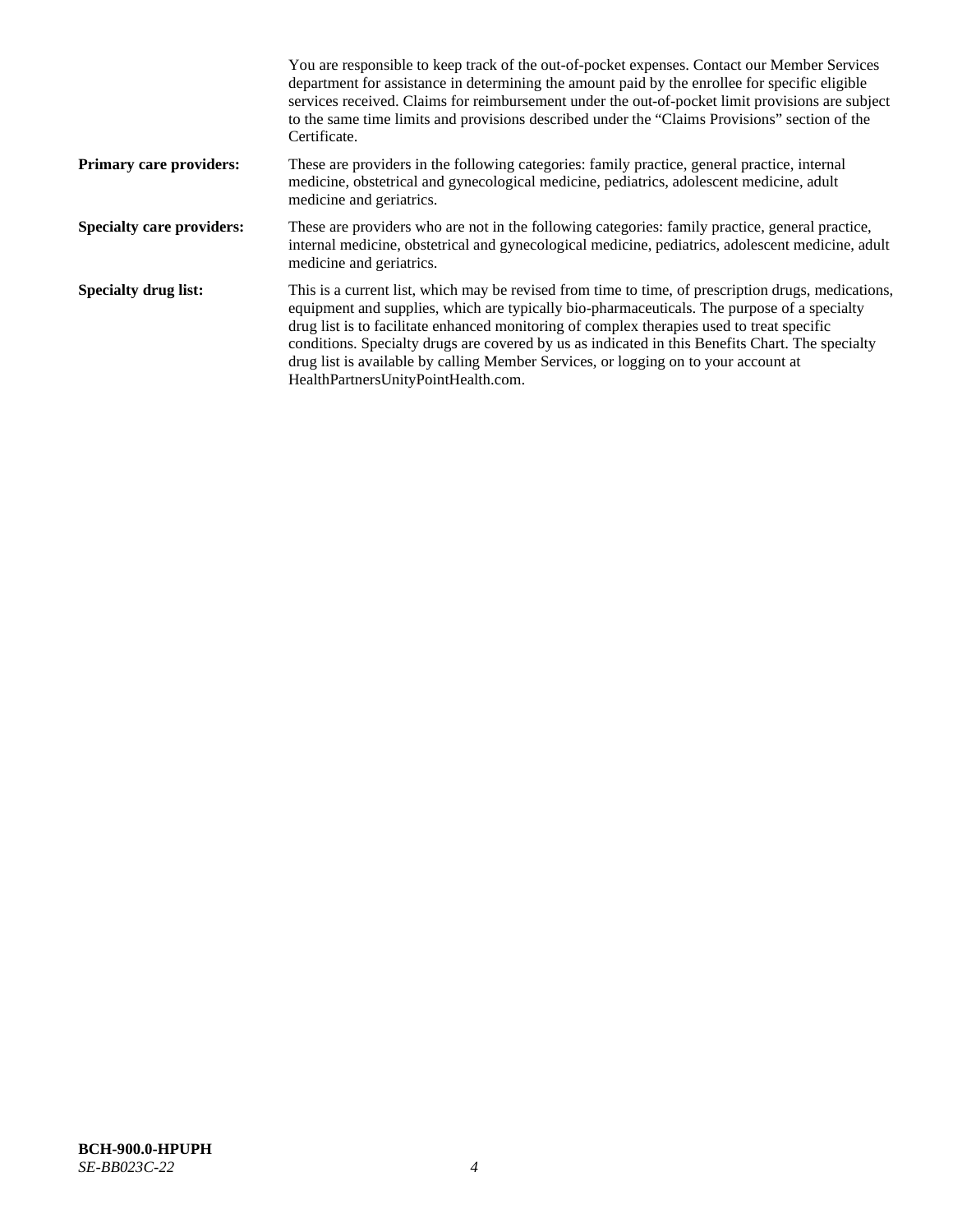# **DEDUCTIBLES, OUT-OF-POCKET LIMITS AND LIFETIME MAXIMUMS**

#### **Individual calendar year deductible**

| <b>Network Benefits</b> | <b>Non-Network Benefits</b> |
|-------------------------|-----------------------------|
| \$4,000                 | \$10,000                    |

### **Family calendar year deductible**

| <b>Network Benefits</b> | <b>Non-Network Benefits</b> |
|-------------------------|-----------------------------|
| \$8,000                 | \$20,000                    |

Separate deductibles must be satisfied under the Network Benefits and Non-Network Benefits.

Your plan has an embedded deductible. This means once an insured meets the individual deductible, the plan begins paying benefits for that person. If two or more members of the family meet the family deductible, the plan begins paying benefits for all members of the family, regardless of whether each insured has met the individual deductible. However, an insured may not contribute more than the individual deductible toward the family deductible.

Any amounts paid or reimbursed by a third party, including but not limited to: point of service rebates, manufacturer coupons, manufacturer debit cards or other forms of direct reimbursement to an insured for a product or service, will not apply toward your deductible, to the extent permitted under state and federal law.

### **Individual calendar year out-of-pocket limit**

| <b>Network Benefits</b> | <b>Non-Network Benefits</b> |
|-------------------------|-----------------------------|
| \$7,000                 | \$30,000                    |

### **Family calendar year out-of-pocket limit**

| <b>Network Benefits</b> | <b>Non-Network Benefits</b> |
|-------------------------|-----------------------------|
| \$14,000                | \$60,000                    |

Separate out-of-pocket limits must be satisfied under the Network Benefits and Non-Network Benefits.

Non-Network Benefits above the usual and customary charge will not apply toward the individual or family out-of-pocket limit.

Non-Network Benefits for transplant surgery do not apply to the out-of-pocket limit.

Any amounts paid or reimbursed by a third party, including but not limited to: point of service rebates, manufacturer coupons, manufacturer debit cards or other forms of direct reimbursement to an insured for a product or service, will not apply as an out-ofpocket expense, to the extent permitted under state and federal law.

#### **Lifetime maximum benefit for bariatric surgery**

| <b>Network Benefits</b> | <b>Non-Network Benefits</b> |
|-------------------------|-----------------------------|
| Jnlimited.              | \$5,000                     |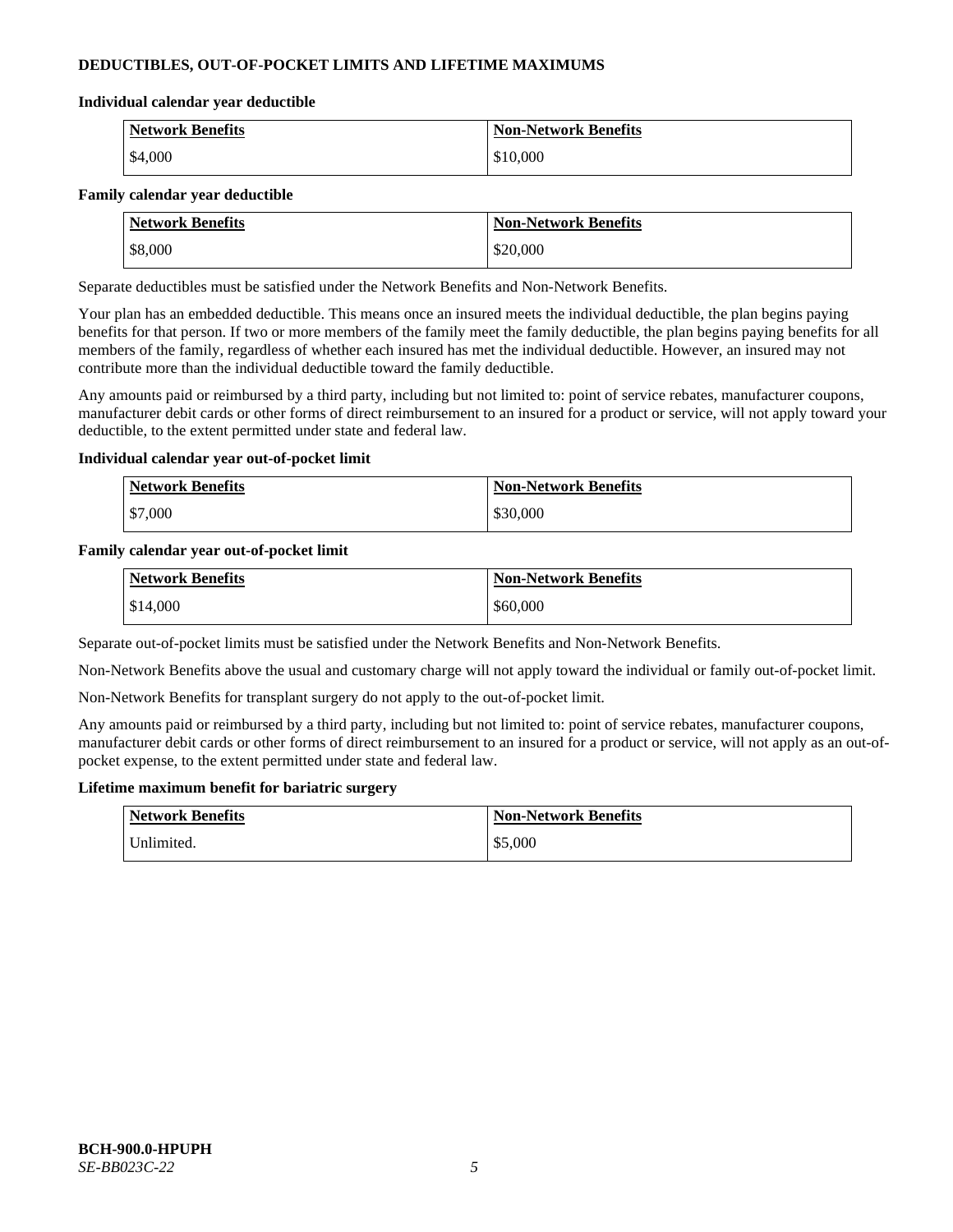# **AMBULANCE AND MEDICAL TRANSPORTATION**

### **Covered Services:**

We cover ambulance and medical transportation for medical emergencies.

We also cover medically necessary, non-emergency ground and air medical transportation if it meets our coverage criteria.

Under the No Surprises Act, non-network air ambulance providers may not bill patients for more than their cost-sharing responsibility for the corresponding Network service.

Covered services and supplies are based on established medical policies, which are subject to periodic review and modification by the medical or dental directors. These medical policies (medical coverage criteria) and applicable prior authorization requirements are available by calling Member Services, or logging on to your account at [HealthPartnersUnityPointHealth.com.](https://www.healthpartnersunitypointhealth.com/)

| <b>Network Benefits</b>      | <b>Non-Network Benefits</b> |
|------------------------------|-----------------------------|
| 70% of the charges incurred. | See Network Benefits.       |

### **Not Covered:**

See "Services Not Covered" in the Group Certificate.

# **BEHAVIORAL HEALTH SERVICES**

### **Covered Services:**

Covered services are based on established medical policies, which are subject to periodic review and modification by the medical directors. These medical policies (medical coverage criteria) are available by calling Member Services, or logging on to your account at [HealthPartnersUnityPointHealth.com.](https://www.healthpartnersunitypointhealth.com/)

### **Mental health services**

We cover services for mental health diagnoses as described in the Diagnostic and Statistical Manual of Mental Disorders – Fifth Edition (DSM-5) (most recent edition).

**Outpatient services including intensive outpatient and day treatment services:** We cover medically necessary outpatient professional mental health services for evaluation, crisis intervention, and treatment of mental health disorders.

A comprehensive diagnostic assessment will be used as the basis for a determination by a mental health professional, concerning the appropriate treatment and the extent of services required.

Outpatient services we cover for a diagnosed mental health condition include the following:

- Individual, group, family, and multi-family therapy;
- Medication management provided by a physician, certified nurse practitioner, or physician's assistant;
- Psychological testing services for the purposes of determining the differential diagnoses and treatment planning for patients currently receiving behavioral health services;
- Day treatment and intensive outpatient services in a licensed program;
- Partial hospitalization services in a licensed hospital or community mental health center;
- Psychotherapy and nursing services provided in the home if authorized by us; and
- Treatment for gender dysphoria.

| <b>Network Benefits</b>                                                                                                               | <b>Non-Network Benefits</b>  |
|---------------------------------------------------------------------------------------------------------------------------------------|------------------------------|
| 100% of the charges incurred, subject to your<br>copayment of \$30 per visit.<br>Deductible does not apply.                           | 50% of the charges incurred. |
| For family therapy, only one copayment will be<br>charged, regardless of the number of insureds primarily<br>involved in the therapy. |                              |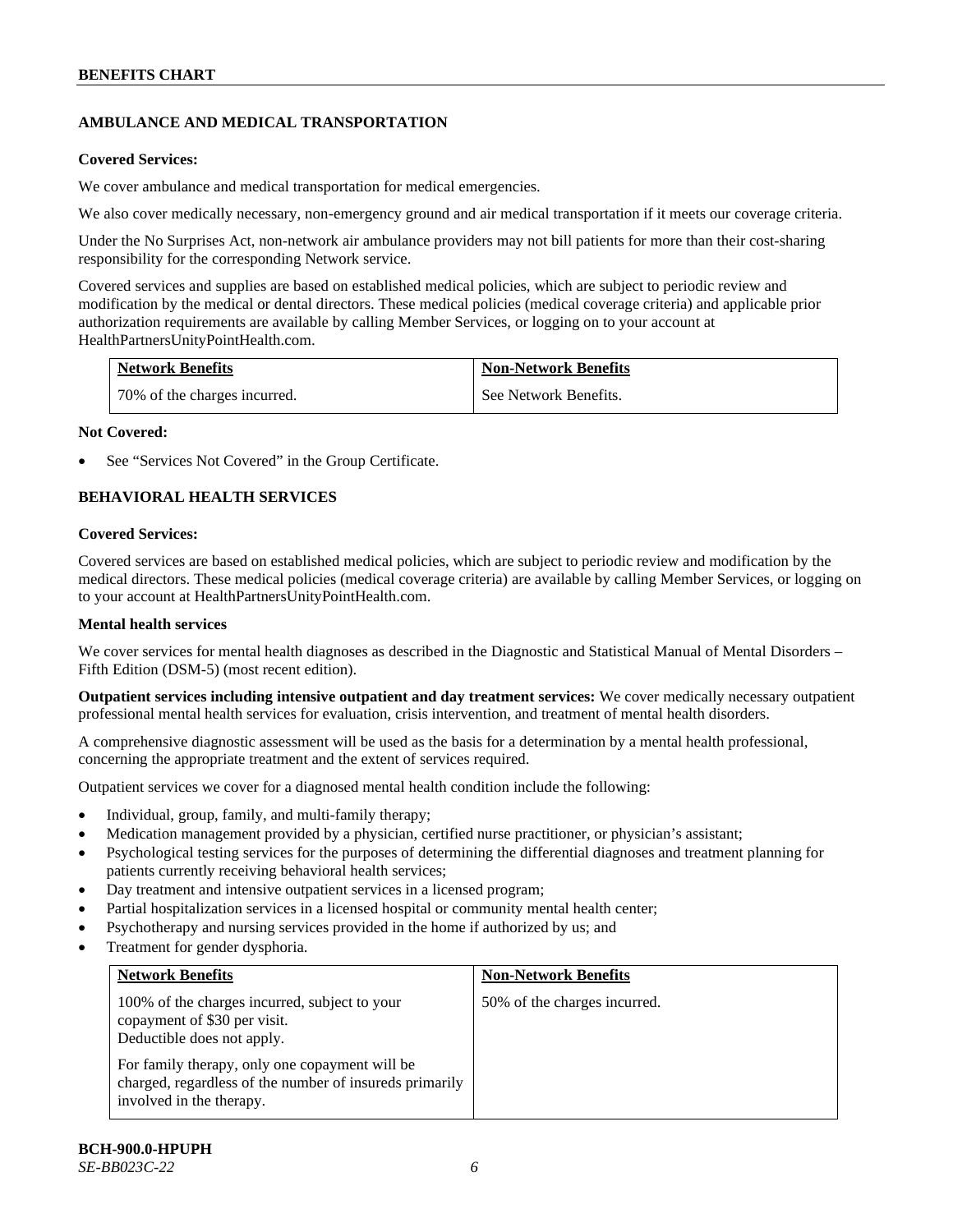### **Group therapy**

| <b>Network Benefits</b>                                                                                     | <b>Non-Network Benefits</b>  |
|-------------------------------------------------------------------------------------------------------------|------------------------------|
| 100% of the charges incurred, subject to your<br>copayment of \$15 per visit.<br>Deductible does not apply. | 50% of the charges incurred. |

### **Inpatient services, including mental health residential treatment services:** We cover the following:

- Medically necessary inpatient services in a hospital and professional services for treatment of mental health disorders. Medical stabilization is covered under inpatient hospital services in the "Hospital and Skilled Nursing Facility Services" section; and
- Medically necessary mental health residential treatment services. This care must be authorized by us and provided by a hospital or residential behavioral health treatment facility licensed by the local state or Department of Health and Human Services. Services not covered under this benefit include halfway houses, group homes, extended care facilities, shelter services, correctional services, detention services, transitional services, group residential services, foster care services and wilderness programs.

| <b>Network Benefits</b>      | <b>Non-Network Benefits</b>  |
|------------------------------|------------------------------|
| 70% of the charges incurred. | 50% of the charges incurred. |

### **Substance use disorder (SUD) services**

We cover medically necessary services for assessments by a licensed alcohol and drug counselor and treatment of substance use disorders as defined in the latest edition of the DSM-5.

**Outpatient services, including intensive outpatient and day treatment services:** We cover medically necessary outpatient professional services for the diagnosis and treatment of substance use disorder. Substance use disorder treatment services must be provided by a program licensed by the local Department of Health and Human Services.

Outpatient services we cover for a diagnosed substance use disorder include the following:

- Individual, group, family, and multi-family therapy provided in an office setting;
- Opiate replacement therapy including methadone and buprenorphine treatment; and
- Day treatment and intensive outpatient services in a licensed program.

| <b>Network Benefits</b>                                                                                                                                                                                                                              | <b>Non-Network Benefits</b>  |
|------------------------------------------------------------------------------------------------------------------------------------------------------------------------------------------------------------------------------------------------------|------------------------------|
| 100% of the charges incurred, subject to your<br>copayment of \$30 per visit.<br>Deductible does not apply.<br>For family therapy, only one copayment will be<br>charged, regardless of the number of insureds primarily<br>involved in the therapy. | 50% of the charges incurred. |

**Inpatient services:** We cover the following:

- Medically necessary inpatient services in a hospital or primary residential treatment in a licensed substance use disorder treatment center. Primary residential treatment is an intensive residential treatment program of limited duration, typically 30 days or less.
- Services provided in a hospital that is licensed by the local state and accredited by Medicare; and
- Detoxification services in a hospital or community detoxification facility if it is licensed by the local Department of Health and Human Services.

| <b>Network Benefits</b>      | <b>Non-Network Benefits</b>  |
|------------------------------|------------------------------|
| 70% of the charges incurred. | 50% of the charges incurred. |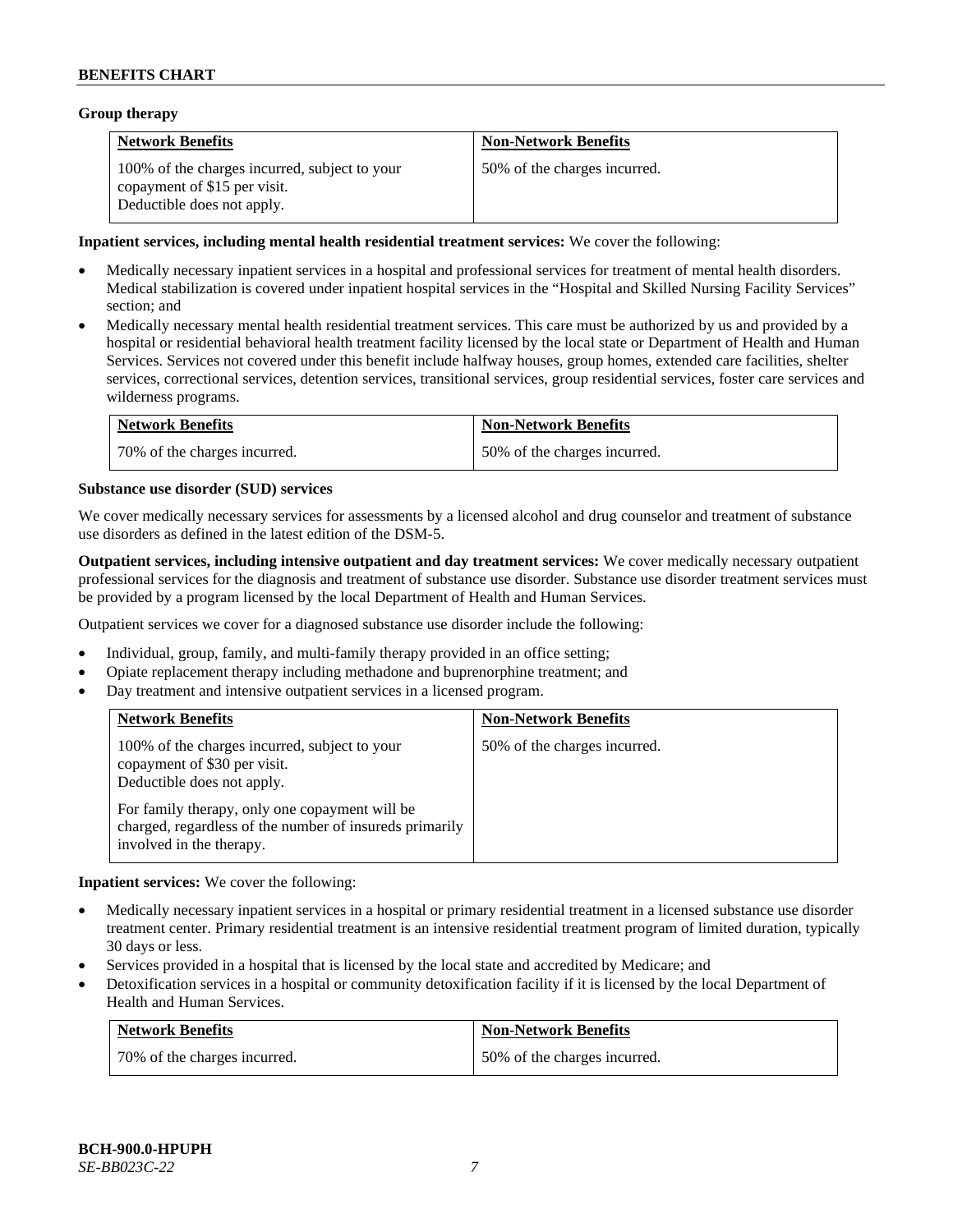# **Not Covered:**

See "Services Not Covered" in the Group Certificate.

# **CHIROPRACTIC SERVICES**

# **Covered Services:**

We cover chiropractic services for rehabilitative care. Chiropractic services are adjustments to any abnormal articulations of the human body, especially those of the spinal column, for the purpose of giving freedom of action to impinged nerves that may cause pain or deranged function.

Massage therapy which is performed in conjunction with other treatment/modalities by a chiropractor, is part of a prescribed treatment plan and is not billed separately is covered.

| <b>Network Benefits</b>                                                                                     | <b>Non-Network Benefits</b>  |
|-------------------------------------------------------------------------------------------------------------|------------------------------|
| 100% of the charges incurred, subject to your<br>copayment of \$30 per visit.<br>Deductible does not apply. | 50% of the charges incurred. |

# **Not Covered:**

- Massage therapy for the purpose of comfort or convenience of the insured.
- See "Services Not Covered" in the Group Certificate.

# **CLINICAL TRIALS**

# **Covered Services:**

We cover certain routine services if you participate in a Phase I, Phase II, Phase III or Phase IV clinical trial that is conducted in relation to the prevention, detection, or treatment of cancer or other life-threatening disease or condition as defined in the Affordable Care Act. We cover routine patient costs for services that would be eligible under this Benefits Chart if the service were provided outside of a clinical trial.

| <b>Network Benefits</b>                              | <b>Non-Network Benefits</b>                          |
|------------------------------------------------------|------------------------------------------------------|
| Coverage level is same as corresponding Network      | Coverage level is same as corresponding Non-Network  |
| Benefits, depending on type of service provided such | Benefits, depending on type of service provided such |
| as Office Visits for Illness or Injury, Inpatient or | as Office Visits for Illness or Injury, Inpatient or |
| <b>Outpatient Hospital Services.</b>                 | <b>Outpatient Hospital Services.</b>                 |

# **Not Covered:**

- The investigative item, device or service itself.
- Items or services that are provided solely to satisfy data collection and analysis needs and that are not used in the direct clinical management of the patient.
- A service that is clearly inconsistent with widely accepted and established standards of care for a particular diagnosis.
- See "Services Not Covered" in the Group Certificate.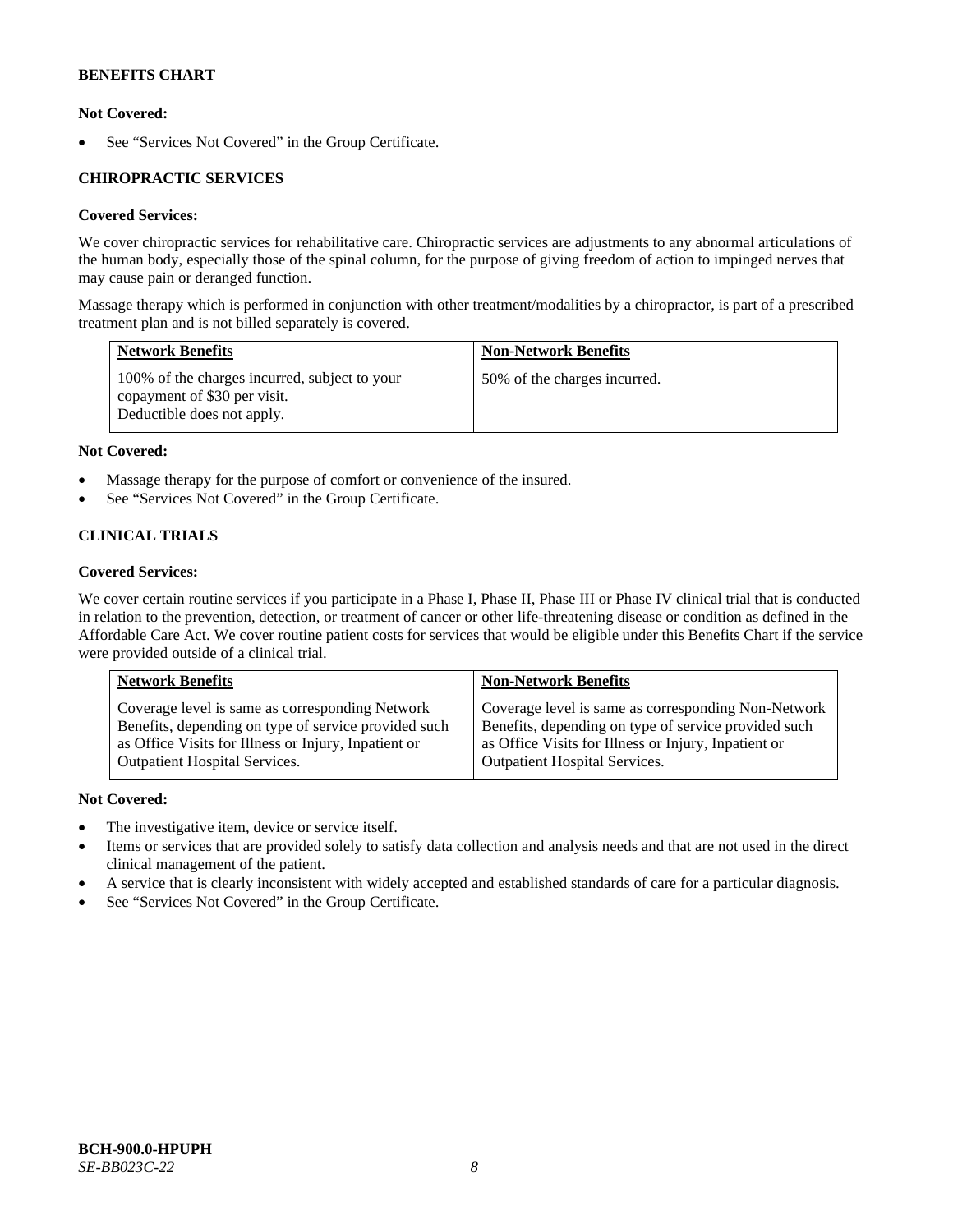# **DENTAL SERVICES**

### **Covered Services:**

We cover services as described below.

**Accidental dental services:** We cover dentally necessary services to treat and restore damage done to sound, natural, unrestored teeth as a result of an accidental injury. Coverage is for damage caused by external trauma to face and mouth only, not for cracked or broken teeth which result from biting or chewing. We cover restorations, root canals, crowns and replacement of teeth lost that are directly related to the accident in which the insured was involved. We cover initial exams, xrays, and palliative treatment including extractions, and other oral surgical procedures directly related to the accident. Subsequent treatment must be initiated within the specified timeframe and must be directly related to the accident. We do not cover restoration and replacement of teeth that are not "sound and natural" at the time of the accident.

Full mouth rehabilitation to correct occlusion (bite) and malocclusion (misaligned teeth not due to the accident) are not covered.

When an implant-supported dental prosthetic treatment is pursued, the accidental dental benefit will be applied to the prosthetic procedure. Benefits are limited to the amount that would be paid toward the placement of a removable dental prosthetic appliance that could be used in the absence of implant treatment. Care must be provided or pre-authorized by a network dentist.

| <b>Network Benefits</b>      | <b>Non-Network Benefits</b>  |
|------------------------------|------------------------------|
| 70% of the charges incurred. | 50% of the charges incurred. |

For all accidental dental services, treatment and/or restoration must be initiated within six months of the date of the injury. Coverage is limited to the initial course of treatment and/or initial restoration. Services must be provided within 24 months of the date of injury to be covered.

### **Medical referral dental services**

**Medically necessary outpatient dental services:** We cover medically necessary outpatient dental services. Coverage is limited to dental services required for treatment of an underlying medical condition, e.g., removal of teeth to complete radiation treatment for cancer of the jaw, cysts and lesions.

| <b>Network Benefits</b>                                                                                     | <b>Non-Network Benefits</b>  |
|-------------------------------------------------------------------------------------------------------------|------------------------------|
| 100% of the charges incurred, subject to your<br>copayment of \$70 per visit.<br>Deductible does not apply. | 50% of the charges incurred. |

**Medically necessary hospitalization and anesthesia for dental care:** We cover medically necessary hospitalization and anesthesia for dental care. This is limited to charges incurred by an insured who: (1) is a child under age five; (2) is severely disabled; (3) has a medical condition, and requires hospitalization or general anesthesia for dental care treatment; or (4) is a child between age five and 12 and care in dental offices has been attempted unsuccessfully and usual methods of behavior modification have not been successful, or when extensive amounts of restorative care, exceeding four appointments, are required. The requirement of a hospital setting must be due to an insured's underlying medical condition. Coverage is limited to facility and anesthesia charges. Anesthesia is covered in a hospital or a dental office. Oral surgeon/dentist professional fees are not covered. The following are examples, though not all-inclusive, of medical conditions which may require hospitalization for dental services: severe asthma, severe airway obstruction or hemophilia. Hospitalization required due to the behavior of the insured or due to the extent of the dental procedure is not covered.

| <b>Network Benefits</b>      | <b>Non-Network Benefits</b>  |
|------------------------------|------------------------------|
| 70% of the charges incurred. | 50% of the charges incurred. |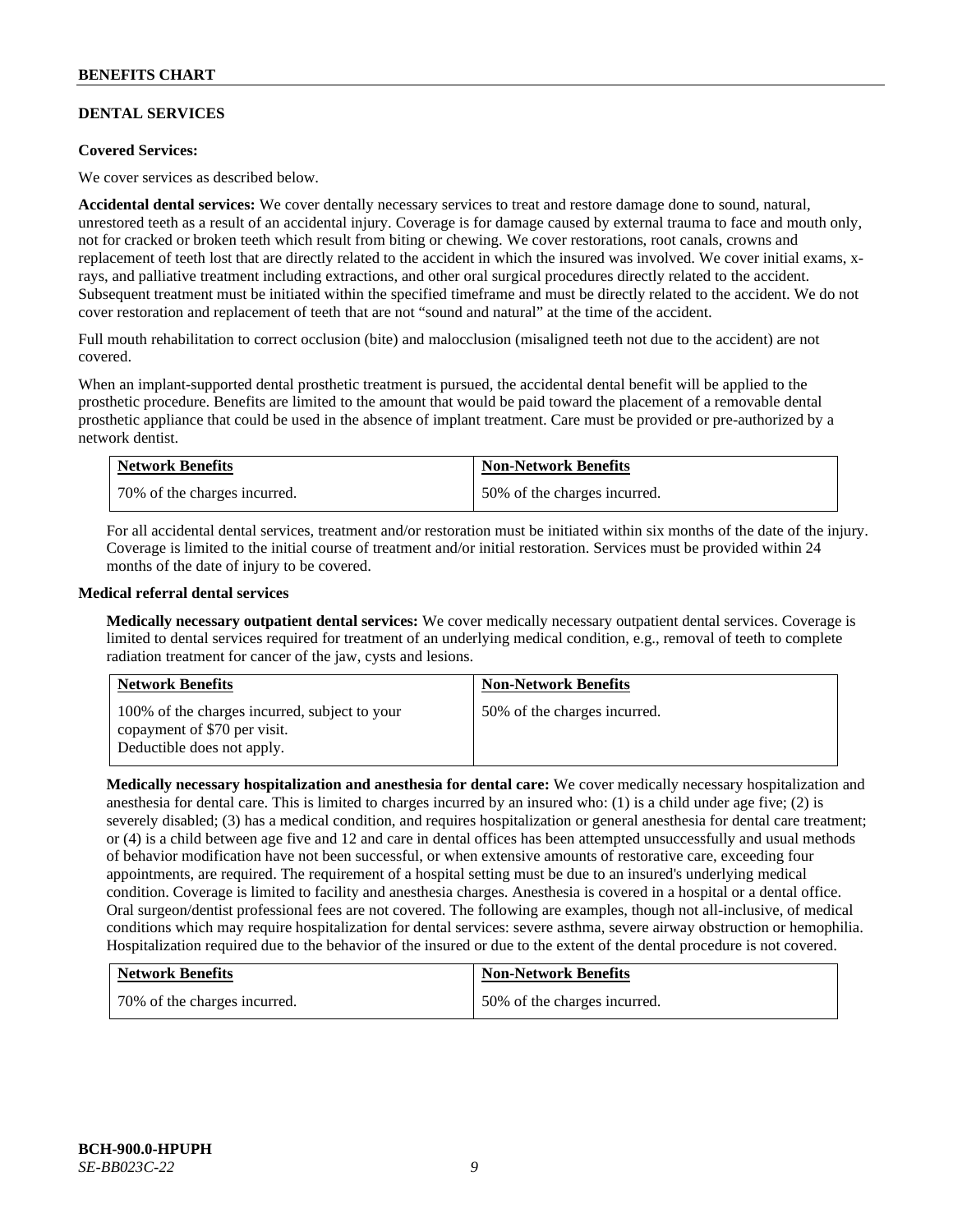**Medical complications of dental care:** We cover medical complications of dental care. Treatment must be medically necessary care and related to medical complications of non-covered dental care, including complications of the head, neck, or substructures.

| <b>Network Benefits</b>                                                                                     | <b>Non-Network Benefits</b>  |
|-------------------------------------------------------------------------------------------------------------|------------------------------|
| 100% of the charges incurred, subject to your<br>copayment of \$70 per visit.<br>Deductible does not apply. | 50% of the charges incurred. |

**Oral surgery:** We cover oral surgery. Coverage is limited to treatment of medical conditions requiring oral surgery, such as treatment of oral neoplasm, non-dental cysts, fracture of the jaws, trauma of the mouth and jaws, and any other oral surgery procedures provided as medically necessary dental services.

| <b>Network Benefits</b>                                                                                     | <b>Non-Network Benefits</b>  |
|-------------------------------------------------------------------------------------------------------------|------------------------------|
| 100% of the charges incurred, subject to your<br>copayment of \$70 per visit.<br>Deductible does not apply. | 50% of the charges incurred. |

**Treatment of cleft lip and cleft palate of a dependent child:** We cover treatment of cleft lip and cleft palate of a dependent child to age 26, including orthodontic treatment and oral surgery directly related to the cleft. Benefits are limited to inpatient or outpatient expenses arising from medical and dental treatment that was scheduled or initiated prior to the dependent turning age 19. Dental services which are not required for the treatment of cleft lip or cleft palate are not covered. If a dependent child covered under the Certificate is also covered under a dental plan which includes orthodontic services, that dental plan shall be considered primary for the necessary orthodontic services. Oral appliances are subject to the same copayment, conditions and limitations as durable medical equipment.

| <b>Network Benefits</b>                                                                                     | <b>Non-Network Benefits</b>  |
|-------------------------------------------------------------------------------------------------------------|------------------------------|
| 100% of the charges incurred, subject to your<br>copayment of \$70 per visit.<br>Deductible does not apply. | 50% of the charges incurred. |

**Treatment of temporomandibular disorder (TMD) and craniomandibular disorder (CMD):** We cover surgical and nonsurgical treatment of temporomandibular disorder (TMD) and craniomandibular disorder (CMD), which is medically necessary care. Dental services which are not required to directly treat TMD or CMD are not covered.

| <b>Network Benefits</b>                                                                                     | <b>Non-Network Benefits</b>  |
|-------------------------------------------------------------------------------------------------------------|------------------------------|
| 100% of the charges incurred, subject to your<br>copayment of \$70 per visit.<br>Deductible does not apply. | 50% of the charges incurred. |

# **Not Covered:**

- Dental treatment, procedures or services not listed in this Benefits Chart.
- Accident related dental services if treatment is (1) provided to teeth which are not sound and natural, (2) to teeth which have been restored, (3) initiated beyond six months from the date of the injury, (4) received beyond the initial treatment or restoration or (5) received beyond 24 months from the date of injury.
- Oral surgery to remove wisdom teeth, except as stated in the pediatric dental amendment.
- Orthognathic treatment or procedures and all related services.
- See "Services Not Covered" in the Group Certificate.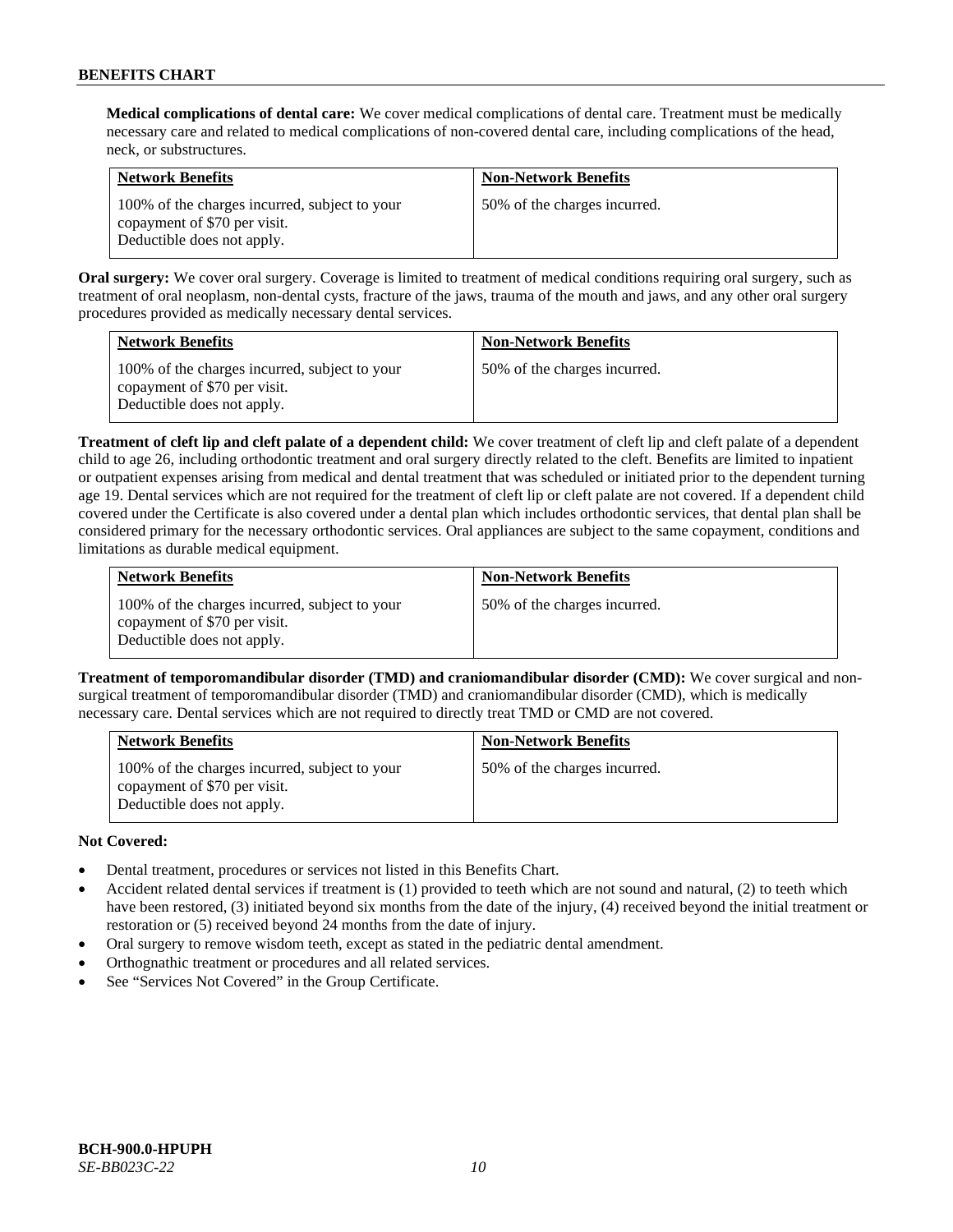# **DIABETES AND HYPERTENSION DISEASE MANAGEMENT PROGRAM**

# **Covered Services:**

If you meet criteria for coverage, you may qualify for the diabetes and/or hypertension disease management program.

The program covers group health coaching which focuses on weight loss, exercise, behavior modification and health education through Omada Health.

| Network Benefits                                            | Non-Network Benefits |
|-------------------------------------------------------------|----------------------|
| 100% of the charges incurred.<br>Deductible does not apply. | Not applicable.      |

### **Not Covered:**

See "Services Not Covered" in the Group Certificate.

# **DIABETIC EQUIPMENT AND SUPPLIES**

# **Covered Services:**

We cover physician prescribed medically appropriate and necessary drugs and supplies used in the management and treatment of diabetes for insureds with gestational, Type I or Type II diabetes including durable diabetic equipment and disposable supplies, as described below.

Certain items are only covered if your condition meets our coverage criteria and obtained through an authorized vendor. For more information on what we cover and any prior authorization requirements, call Member Services or log on to your account at [HealthPartnersUnityPointHealth.com.](https://www.healthpartnersunitypointhealth.com/)

Insulin and medications for diabetes are covered as outpatient drugs under the "Prescription Drug Services" section.

**Pumps and pump supplies.** These include diabetic insulin pumps, diabetic infusion pumps and infusion pump supplies such as infusion sets, tubing, connectors and syringe reservoirs.

| <b>Network Benefits</b>                                                                                              | <b>Non-Network Benefits</b>  |
|----------------------------------------------------------------------------------------------------------------------|------------------------------|
| Pumps received at a pharmacy:<br>70% of the charges incurred.<br>Deductible does not apply.                          | 50% of the charges incurred. |
| Pumps received from a non-pharmacy provider:<br>70% of the charges incurred if purchased from an<br>approved vendor. |                              |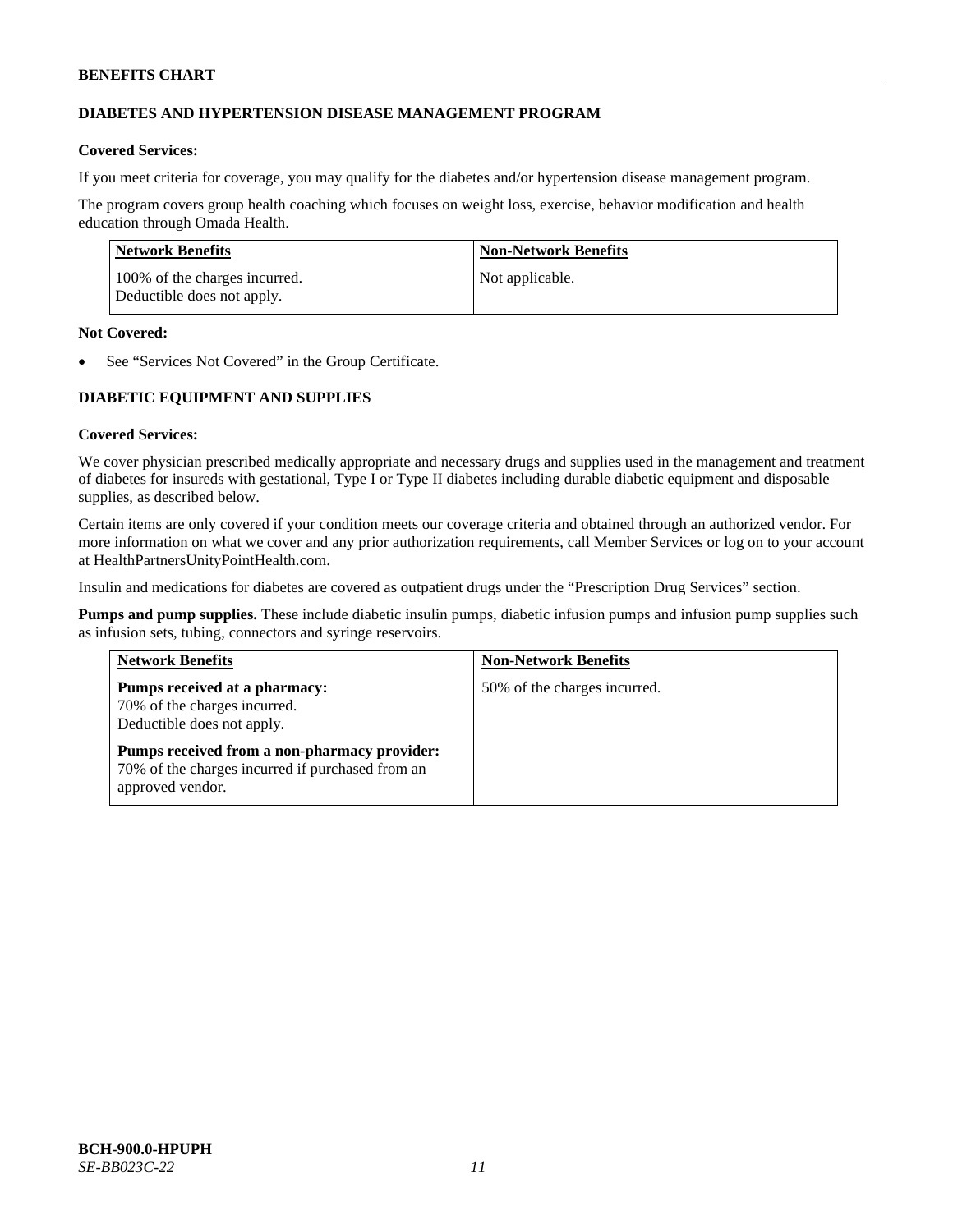### **All other diabetic durable equipment and supplies**

**Durable diabetic equipment and supplies**. These include continuous glucose monitoring system (CGMS), transmitter, sensors and receivers, diabetic blood glucose monitors and control/calibrating solutions (for checking accuracy or testing equipment and test strips).

**Disposable diabetic supplies.** These are one-time use supplies, including syringes, lancets, lancet devices, blood and urine ketone test strips, and needles.

Certain diabetic supplies and equipment must be purchased at a pharmacy.

| <b>Network Benefits</b>                                                                                              | <b>Non-Network Benefits</b>  |
|----------------------------------------------------------------------------------------------------------------------|------------------------------|
| If received through a pharmacy:<br>70% of the charges incurred.<br>Deductible does not apply.                        | 50% of the charges incurred. |
| If received through a non-pharmacy provider:<br>70% of the charges incurred if purchased from an<br>approved vendor. |                              |

### **Limitations:**

- No more than a 93-day supply of diabetic supplies is covered and dispensed at a time.
- We require that certain diabetic supplies and equipment be purchased at a pharmacy.
- Diabetic supplies and equipment are limited to certain models and brands.
- Durable medical equipment and supplies must be obtained from or repaired by approved vendors.
- Covered services and supplies are based on established medical policies which are subject to periodic review and modification by the medical directors. Our coverage policy for diabetic supplies includes information on our required models and brands. These medical policies (medical coverage criteria) are available by calling Member Services, or logging on to your account a[t HealthPartnersUnityPointHealth.com.](https://www.healthpartnersunitypointhealth.com/)

# **Not Covered:**

- Replacement or repair of any covered items, if the items are (i) damaged or destroyed by misuse, abuse or carelessness, (ii) lost; or (iii) stolen.
- Duplicate or similar items.
- Labor and related charges for repair of any covered items which are more than the cost of replacement by an approved vendor.
- Batteries for monitors and equipment.
- Sales tax, mailing, delivery charges, service call charges.
- See "Services Not Covered" in the Group Certificate.

# **DIAGNOSTIC IMAGING SERVICES**

#### **Covered Services:**

We cover diagnostic imaging, when ordered by a provider and provided in a clinic or outpatient hospital facility.

To see the benefit level for inpatient hospital or skilled nursing facility services, see benefits under "Inpatient Hospital and Skilled Nursing Facility Services."

### **Outpatient magnetic resonance imaging (MRI) and computed tomography (CT)**

| <b>Network Benefits</b>      | <b>Non-Network Benefits</b>  |
|------------------------------|------------------------------|
| 70% of the charges incurred. | 50% of the charges incurred. |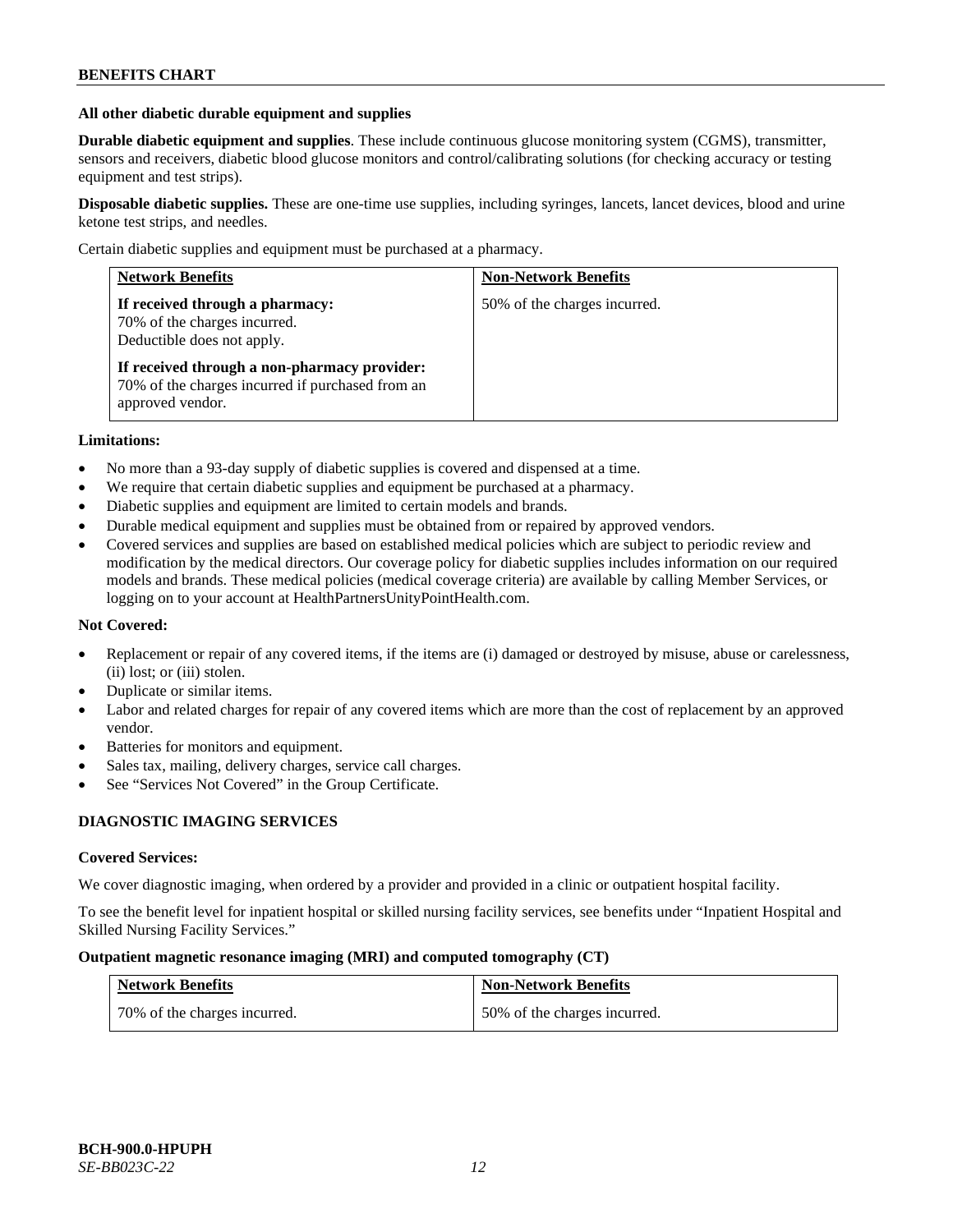### **All other outpatient diagnostic imaging services**

### **Services for illness or injury**

| <b>Network Benefits</b>                                    | <b>Non-Network Benefits</b>  |
|------------------------------------------------------------|------------------------------|
| 70% of the charges incurred.<br>Deductible does not apply. | 50% of the charges incurred. |

### **Preventive services (MRI/CT procedures are not considered preventive)**

Diagnostic imaging services associated with preventive services are covered at the benefit level shown in the "Preventive Services" section of this Benefits Chart.

# **Not Covered:**

See "Services Not Covered" in the Group Certificate.

# **DURABLE MEDICAL EQUIPMENT, PROSTHETICS, ORTHOTICS AND SUPPLIES**

#### **Covered Services:**

We cover equipment and services, as described below.

We cover durable medical equipment and services, prosthetics, orthotics, and supplies, subject to the limitations below, including certain disposable supplies and enteral feedings.

We cover special dietary treatment for phenylketonuria (PKU) and oral amino acid based elemental formula if it meets our medical coverage criteria.

Diabetic equipment and supplies are covered under the "Diabetic Equipment and Supplies" section of this Benefits Chart.

### **Special dietary treatment for Phenylketonuria (PKU) if it meets our medical coverage criteria**

| <b>Network Benefits</b>                                    | <b>Non-Network Benefits</b>  |
|------------------------------------------------------------|------------------------------|
| 70% of the charges incurred.<br>Deductible does not apply. | 50% of the charges incurred. |

### **Oral amino acid based elemental formula if it meets our medical coverage criteria**

| <b>Network Benefits</b>      | <b>Non-Network Benefits</b>  |
|------------------------------|------------------------------|
| 70% of the charges incurred. | 50% of the charges incurred. |

#### **Prosthetic limb devices to replace in whole or in part, an arm or leg**

| <b>Network Benefits</b>                                    | <b>Non-Network Benefits</b>  |
|------------------------------------------------------------|------------------------------|
| 80% of the charges incurred.<br>Deductible does not apply. | 50% of the charges incurred. |

#### **All other durable medical equipment, prosthetics, orthotics and supplies**

| <b>Network Benefits</b>      | <b>Non-Network Benefits</b>  |
|------------------------------|------------------------------|
| 70% of the charges incurred. | 50% of the charges incurred. |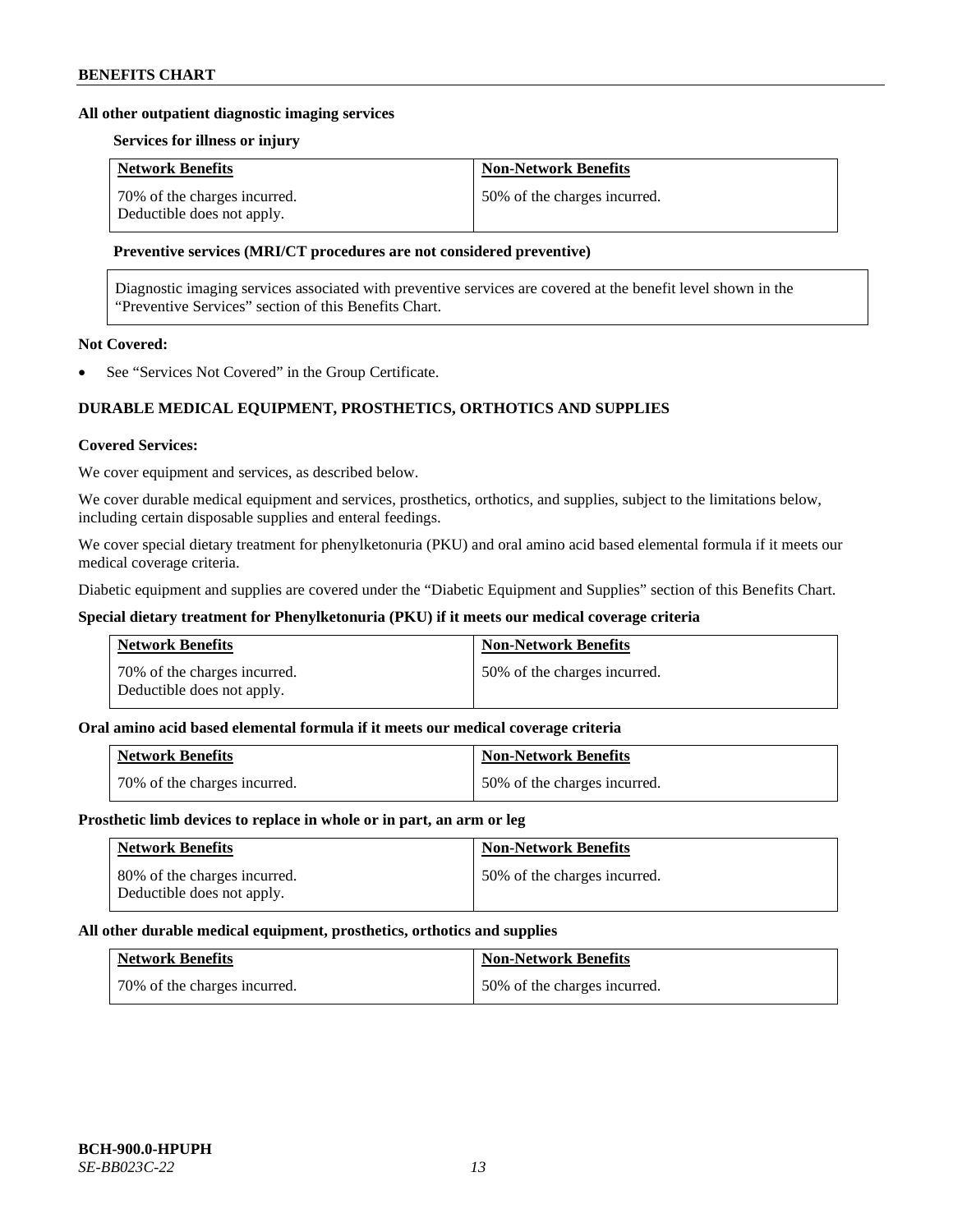# **Limitations:**

Coverage of durable medical equipment is limited by the following:

- Payment will not exceed the cost of an alternate piece of equipment or service that is effective and medically necessary.
- For prosthetic benefits, other than oral appliances for cleft lip and cleft palate, payment will not exceed the cost of an alternate piece of equipment or service that is effective, medically necessary and enables insureds to conduct standard activities of daily living.
- We reserve the right to determine if an item will be approved for rental vs. purchase.
- Durable medical equipment and supplies must be obtained from or repaired by approved vendors.
- Covered services and supplies are based on established medical policies which are subject to periodic review and modification by the medical or dental directors. Our coverage policy for diabetic supplies includes information on our required models and brands. These medical policies (medical coverage criteria) are available by calling Member Services, or logging on to your account at [HealthPartnersUnityPointHealth.com.](https://www.healthpartnersunitypointhealth.com/)

# **Not Covered:**

Items which are not eligible for coverage include, but are not limited to:

- Replacement or repair of any covered items, if the items are (i) damaged or destroyed by misuse, abuse or carelessness, (ii) lost; or (iii) stolen.
- Duplicate or similar items.
- Labor and related charges for repair of any covered items which are more than the cost of replacement by an approved vendor.
- Sales tax, mailing, delivery charges, service call charges.
- Items which are primarily educational in nature or for hygiene, vocation, comfort, convenience or recreation.
- Communication aids or devices: equipment to create, replace or augment communication abilities including, but not limited to, speech processors, receivers, communication boards, or computer or electronic assisted communication.
- Hearing aids (implantable and external, including osseointegrated or bone anchored) and their fitting. This exclusion does not apply to cochlear implants.
- Eyeglasses, contact lenses and their fitting, measurement and adjustment, except as specifically described in this Benefits Chart.
- Hair prostheses (wigs).
- Household equipment which primarily has customary uses other than medical, such as, but not limited to, exercise cycles, air purifiers, central or unit air conditioners, water purifiers, non-allergenic pillows, mattresses or waterbeds.
- Household fixtures including, but not limited to, escalators or elevators, ramps, swimming pools and saunas.
- Modifications to the structure of the home including, but not limited to, wiring, plumbing or charges for installation of equipment.
- Vehicle, car or van modifications including, but not limited to, hand brakes, hydraulic lifts and car carrier.
- Rental equipment while owned equipment is being repaired by non-contracted vendors, beyond one month rental of medically necessary equipment.
- Other equipment and supplies, including but not limited to assistive devices, that we determine are not eligible for coverage.
- See "Services Not Covered" in the Group Certificate.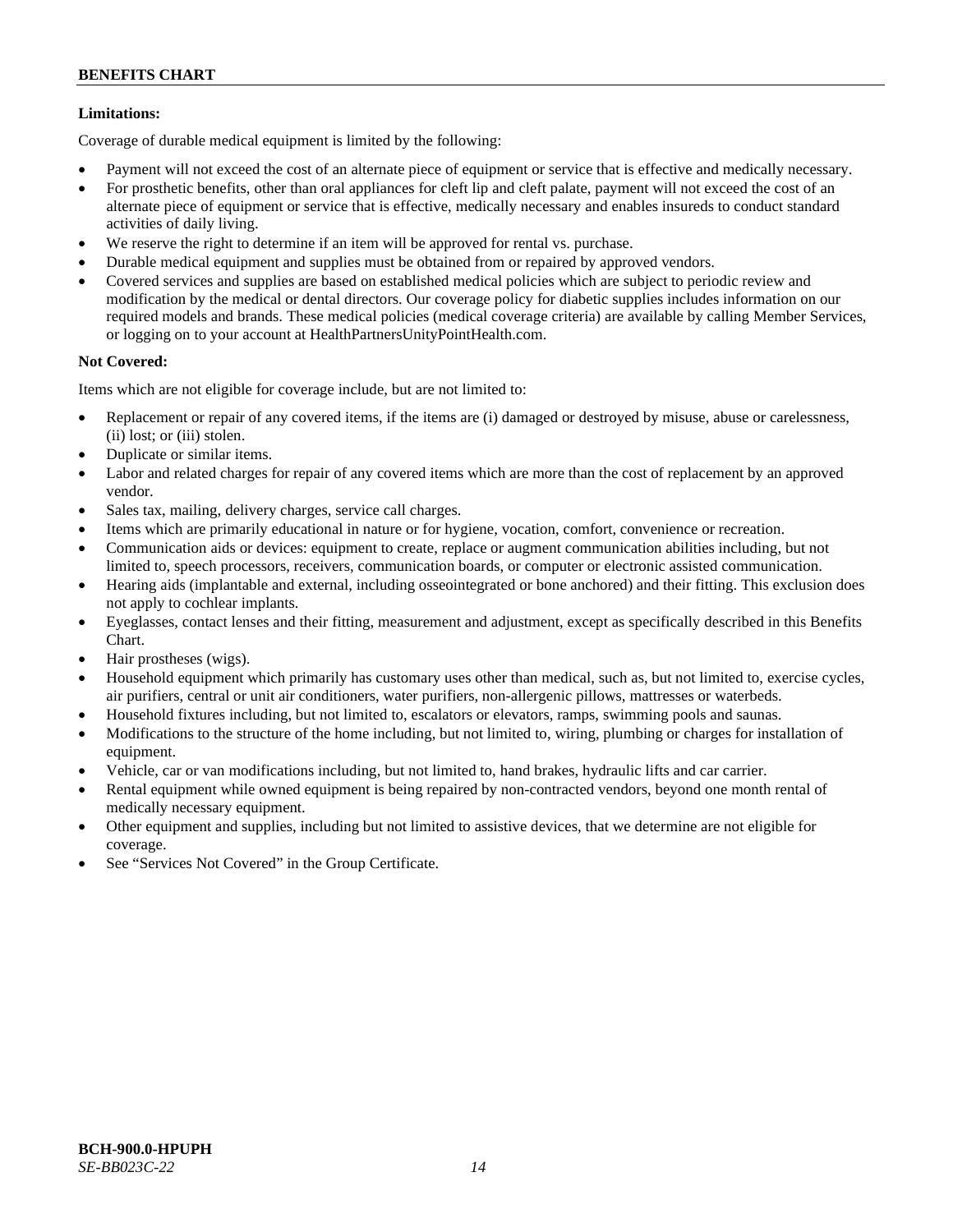# **EMERGENCY AND URGENTLY NEEDED CARE SERVICES**

# **Covered Services:**

We cover services for emergency care and urgently needed care if the services are otherwise eligible for coverage under this Benefits Chart.

**Urgently needed care.** These are services to treat an unforeseen illness or injury, which are required in order to prevent a serious deterioration in your health, and which cannot be delayed until the next available clinic or office hours.

### **Urgently needed care at clinics**

| <b>Network Benefits</b>                                                                                     | <b>Non-Network Benefits</b> |
|-------------------------------------------------------------------------------------------------------------|-----------------------------|
| 100% of the charges incurred, subject to your<br>copayment of \$70 per visit.<br>Deductible does not apply. | See Network Benefits.       |

**Emergency care.** These are services to treat: (1) the sudden, unexpected onset of illness or injury which, if left untreated or unattended until the next available clinic or office hours, would result in hospitalization, or (2) a condition requiring professional health services immediately necessary to preserve life or stabilize health, or with respect to a pregnant woman having contractions, that there is inadequate time to safely transfer the woman to another hospital for delivery or that a transfer may pose a threat to the health or safety of the woman or unborn child. Emergency care includes emergency services as defined in Division BB, Title I, Section 102 of the Consolidated Appropriations Act of 2021. Emergency care also includes an immediate response service available on a 24-hour, seven-day-a-week basis for each child, or person, having a psychiatric crisis, a mental health crisis, or a mental health emergency.

When reviewing claims for coverage of emergency services, our medical director will take into consideration a reasonable layperson's belief that the circumstances required immediate medical care that could not wait until the next working day or next available clinic appointment.

Under the No Surprises Act, Non-Network emergency care providers may not bill patients for more than their cost-sharing responsibility for the corresponding Network service

#### **Emergency care in a hospital emergency room, including professional services of a physician**

| <b>Network Benefits</b>      | <b>Non-Network Benefits</b> |
|------------------------------|-----------------------------|
| 70% of the charges incurred. | See Network Benefits.       |

**Inpatient emergency care in a hospital, including post-stabilization services as required under the federal No Surprises Act and its implementing regulations**

| <b>Network Benefits</b>      | <b>Non-Network Benefits</b> |
|------------------------------|-----------------------------|
| 70% of the charges incurred. | See Network Benefits.       |

### **Not Covered:**

See "Services Not Covered" in the Group Certificate.

# **GENE THERAPY**

# **Covered Services:**

We cover gene therapy treatment that meets our current medical coverage criteria.

| <b>Network Benefits</b>                                                                                                                                                                                  | <b>Non-Network Benefits</b> |
|----------------------------------------------------------------------------------------------------------------------------------------------------------------------------------------------------------|-----------------------------|
| Coverage level is same as corresponding Network<br>Benefits, depending on type of service provided, such<br>as Office Visits for Illness or Injury, Inpatient or<br><b>Outpatient Hospital Services.</b> | No coverage.                |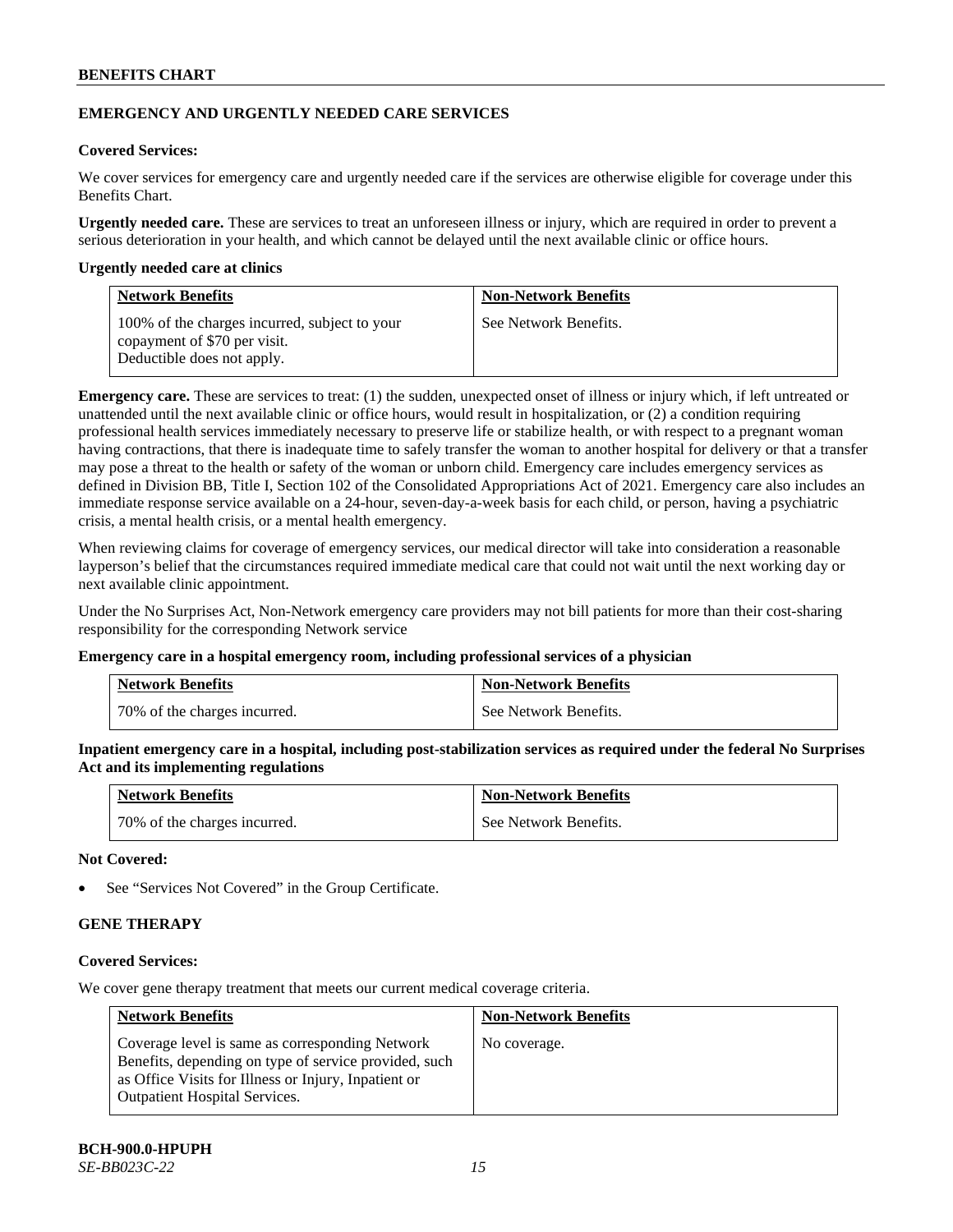# **Limitations:**

- Gene therapy must be provided by a designated provider.
- Specific types of gene therapy are limited to therapies and conditions specified in our medical coverage criteria.

# **Not Covered:**

See "Services Not Covered" in the Group Certificate.

# **HEALTH EDUCATION**

# **Covered Services:**

We cover education for preventive services and education for the management of chronic health problems (such as diabetes). Coverage includes medical nutrition therapy, that is provided by a certified, registered, or licensed health care professional working in a program consistent with the national standards of diabetes self-management education as established by the American Diabetes Association.

| <b>Network Benefits</b>                                     | <b>Non-Network Benefits</b>  |
|-------------------------------------------------------------|------------------------------|
| 100% of the charges incurred.<br>Deductible does not apply. | 50% of the charges incurred. |

# **Not Covered:**

See "Services Not Covered" in the Group Certificate.

# **HOME HEALTH SERVICES**

### **Covered Services:**

We cover the following services:

- Skilled nursing treatment in the home intended to provide a safe transition from other levels of care;
- Physical therapy, occupational therapy, speech therapy, respiratory therapy and other therapeutic services;
- Non-routine prenatal and postnatal services;
- Routine postnatal well child visits as described in the coverage criteria;
- Phototherapy services for newborns;
- Home health aide services and other eligible home health services when provided in your home if you are homebound (i.e., unable to leave home without considerable effort due to a medical condition). Lack of transportation does not constitute homebound status. For phototherapy services for newborns and high risk prenatal services, supplies and equipment are included;
- Total parenteral nutrition/intravenous ("TPN/IV") therapy, equipment, supplies and drugs in connection with IV therapy. IV line care kits are covered under Durable Medical Equipment. You do not need to be homebound to receive total parenteral nutrition/intravenous ("TPN/IV") therapy.
- Palliative care benefits. Palliative care includes symptom management, education and establishing goals of care. We waive the requirement that you be homebound for a limited number of home visits for palliative care (as shown in this Benefits Chart), if you have a life-threatening, non-curable condition which has a prognosis of survival of two years or less. Additional palliative care visits are eligible under the home health services benefit if you are homebound and meet all other requirements defined in this section.

Home health services are eligible and covered only when:

- medically necessary; and
- provided as rehabilitative care, terminal care or maternity care; and
- ordered by a physician, and included in the written home care plan.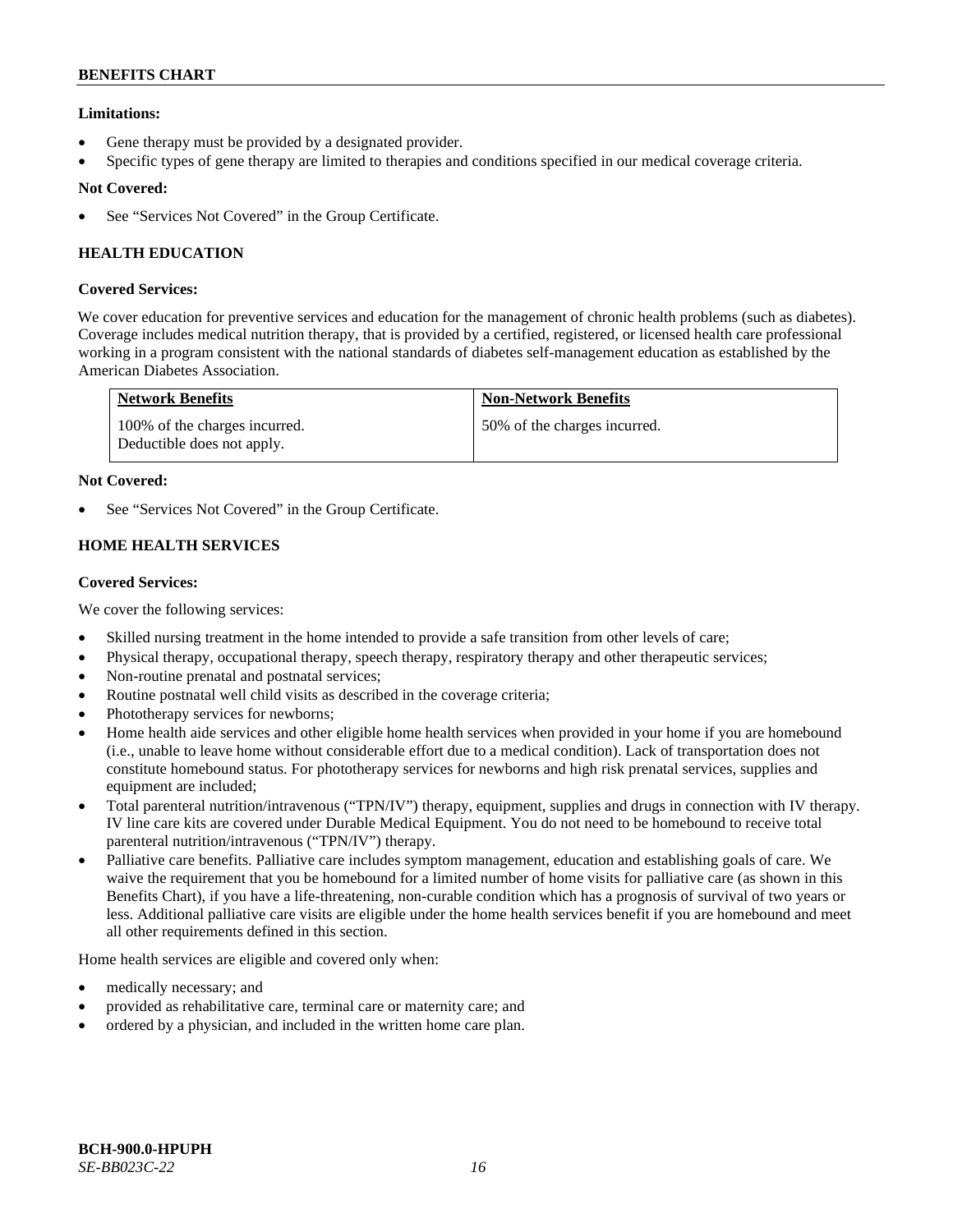### **Physical therapy, occupational therapy, speech therapy, respiratory therapy, home health aide services and palliative care**

| <b>Network Benefits</b>                                                                                     | <b>Non-Network Benefits</b>  |
|-------------------------------------------------------------------------------------------------------------|------------------------------|
| 100% of the charges incurred, subject to your<br>copayment of \$30 per visit.<br>Deductible does not apply. | 50% of the charges incurred. |

If more than one home health visit occurs in a day, a separate copayment applies to each. For example, if an occupational therapist and a physical therapist visit an insured in the same day, a separate copayment will be charged for each visit.

#### **TPN/IV therapy, skilled nursing services, non-routine prenatal/postnatal services and phototherapy**

| <b>Network Benefits</b>                                     | <b>Non-Network Benefits</b>  |
|-------------------------------------------------------------|------------------------------|
| 100% of the charges incurred.<br>Deductible does not apply. | 50% of the charges incurred. |

#### **Routine postnatal well child visit**

| <b>Network Benefits</b>                                     | <b>Non-Network Benefits</b>  |
|-------------------------------------------------------------|------------------------------|
| 100% of the charges incurred.<br>Deductible does not apply. | 50% of the charges incurred. |

#### **Limitations:**

- Home health services are not provided as a substitute for a primary caregiver in the home or as relief (respite) for a primary caregiver in the home. We will not reimburse family members or residents in your home for the above services.
- A service shall not be considered a skilled nursing service merely because it is performed by, or under the direct supervision of, a licensed nurse. Where a service (such as tracheotomy suctioning or ventilator monitoring) or like services, can be safely and effectively performed by a non-medical person (or self-administered), without the direct supervision of a licensed nurse, the service shall not be regarded as a skilled nursing service, whether or not a skilled nurse actually provides the service. The unavailability of a competent person to provide a non-skilled service shall not make it a skilled service when a skilled nurse provides it. Only the skilled nursing component of so-called "blended" services (i.e. services which include skilled and non-skilled components) are covered under this Benefits Chart.

#### **Not Covered:**

- Financial or legal counseling services.
- Housekeeping or meal services in your home.
- Services provided by a family member or enrollee, or a resident in the enrollee's home.
- Vocational rehabilitation and recreational or educational therapy. Recreation therapy is therapy provided solely for the purpose of recreation, including but not limited to: (a) requests for physical therapy or occupational therapy to improve athletic ability, and (b) braces or guards to prevent sports injuries.
- See "Services Not Covered" in the Group Certificate.

# **HOSPICE SERVICES**

#### **Applicable definitions:**

**Part-time.** This is up to two hours of service per day, more than two hours is considered continuous care.

**Continuous care.** This is from two to twelve hours of service per day provided by a registered nurse, licensed practical nurse, or home health aide, during a period of crisis in order to maintain a terminally ill patient at home.

**Appropriate facility.** This is a nursing home, hospice residence, or other inpatient facility.

**Custodial care related to hospice services.** This means providing assistance in the activities of daily living and the care needed by a terminally ill patient which can be provided by primary caregiver (i.e., family member or friend) who is responsible for the patient's home care.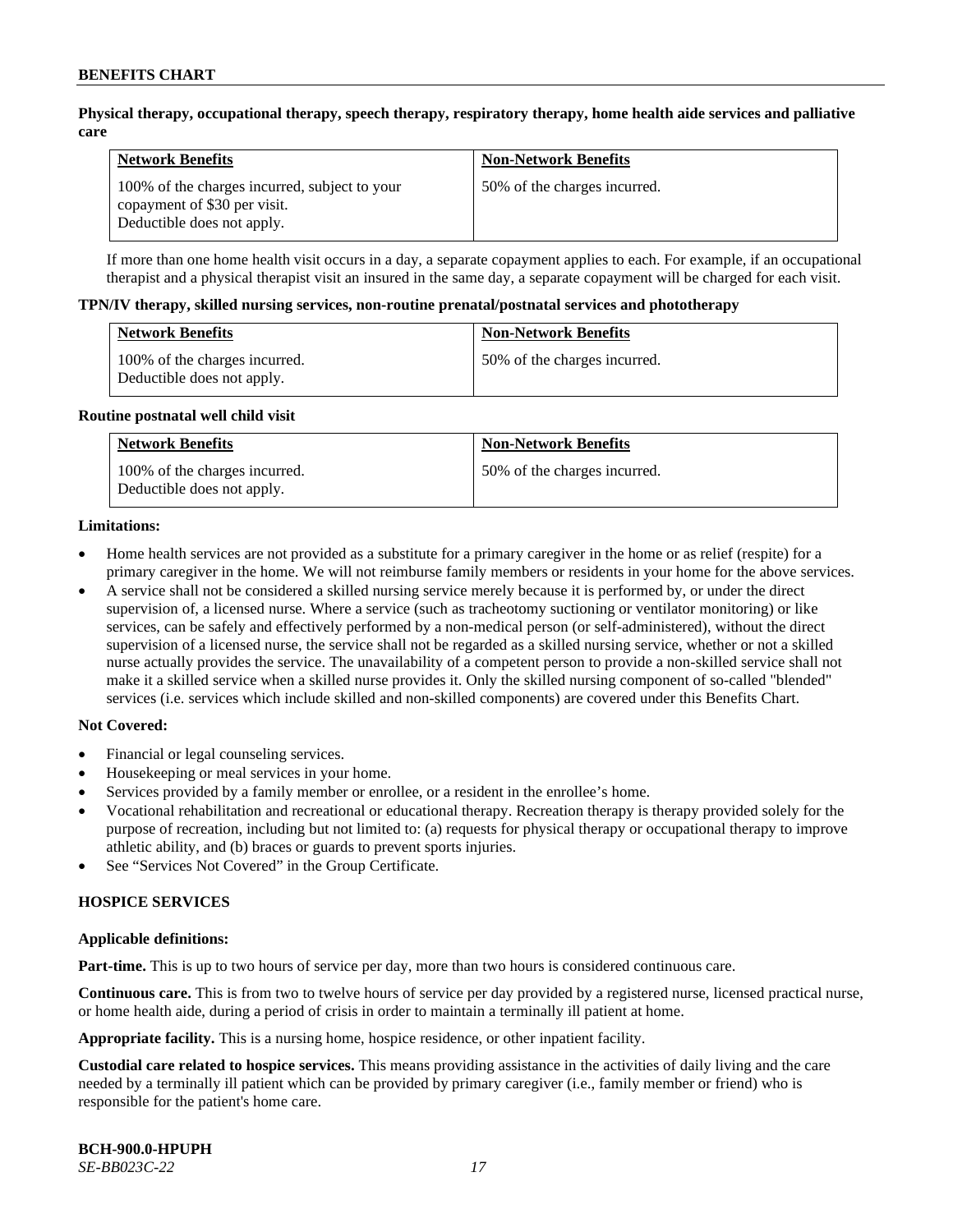# **Covered Services:**

**Hospice program.** We cover the services described below if you are terminally ill and accepted as a hospice program participant. You must meet the eligibility requirements of the program, and elect to receive services through the hospice program. If you elect to receive hospice services, you do so in lieu of curative treatment for your terminal illness for the period you are enrolled in the hospice program.

**Eligibility:** In order to be eligible to be enrolled in the hospice program, you must: (1) be a terminally ill patient (prognosis of six months or less); (2) have chosen a palliative treatment focus (i.e., emphasizing comfort and supportive services rather than treatment attempting to cure the disease or condition); and (3) continue to meet the terminally ill prognosis as reviewed by our medical director or his or her designee over the course of care. You may withdraw from the hospice program at any time.

**Eligible services:** Hospice services include the following services provided in accordance with an approved hospice treatment plan.

- Inpatient services: We cover inpatient services in a hospice facility.
- Home health services:
	- o Part-time care provided in your home by an interdisciplinary hospice team (which may include a physician, nurse, social worker, and spiritual counselor) and medically necessary home health services are covered.
	- One or more periods of continuous care in your home or in a setting which provides day care for pain or symptom management, when medically necessary, will be covered.
- Other services:
	- o Respite care is covered for care in your home or in an appropriate facility, to give your primary caregivers (i.e., family members or friends) rest and/or relief when necessary in order to maintain a terminally ill patient at home.
	- o Medically necessary medications for pain and symptom management.
	- o Semi-electric hospital beds and other durable medical equipment are covered.
	- o Emergency and non-emergency care is covered.

| <b>Network Benefits</b>      | <b>Non-Network Benefits</b>  |
|------------------------------|------------------------------|
| 70% of the charges incurred. | 50% of the charges incurred. |

Respite care is limited to five episodes, up to five days per episode. Inpatient hospice services are limited to 15 days per lifetime.

#### **Not Covered:**

- Financial or legal counseling services.
- Housekeeping or meal services in your home.
- Custodial or maintenance care related to hospice services, whether provided in the home or in a nursing home.
- Any service not specifically described as covered services under this hospice services benefits.
- Any services provided by members of your family or residents in your home.
- See "Services Not Covered" in the Group Certificate.

# **HOSPITAL AND SKILLED NURSING FACILITY SERVICES**

#### **Covered Services:**

We cover services as described below.

#### **Medical or surgical hospital services**

**Inpatient hospital services:** We cover the following medical or surgical services, for the treatment of acute illness or injury, which require the level of care only provided in an acute care facility. These services must be authorized by a physician.

Inpatient hospital services include: room and board; the use of operating or maternity delivery rooms; intensive care facilities; newborn nursery facilities; general nursing care, anesthesia, laboratory and diagnostic imaging services, reconstructive surgery, radiation therapy, physical therapy, prescription drugs or other medications administered during treatment, blood and blood products (unless replaced), and blood derivatives, and other diagnostic or treatment related hospital services; physician and other professional medical and surgical services provided while in the hospital, including gender confirmation surgery that meets medical coverage criteria.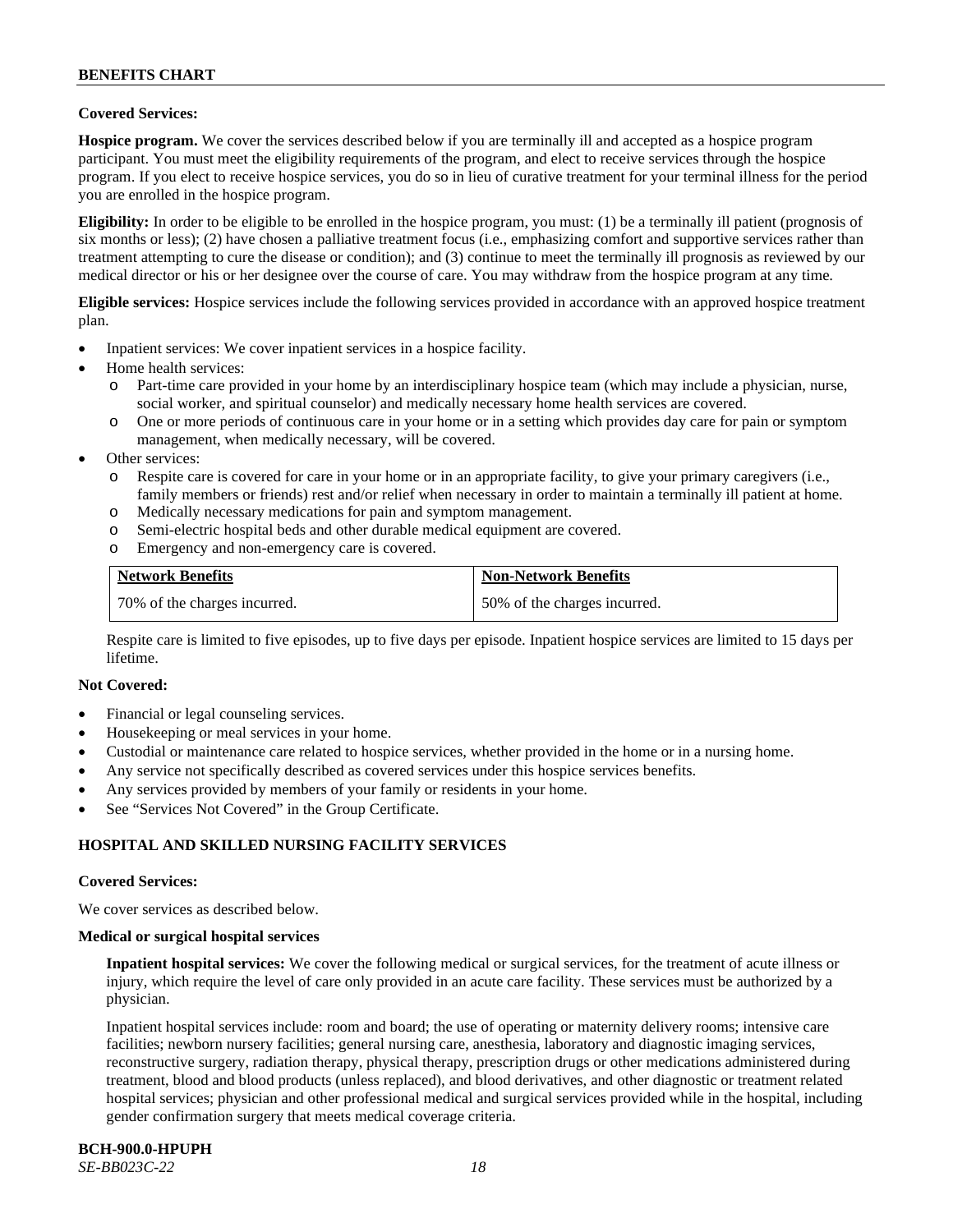Services for items for personal convenience, such as television rental, are not covered.

Group health plans and health insurance issuers generally may not, under Federal law, restrict benefits for any hospital length of stay in connection with childbirth for the mother of newborn child to less than 48 hours following a vaginal delivery, or less than 96 hours following a caesarean section, excluding day of delivery. However, Federal law generally does not prohibit the mother's or newborn's attending provider, after consulting with the mother, from discharging the mother or her newborn earlier than 48 hours (or 96 hours as applicable). In any case plans and issuers may not, under Federal law, require that a provider obtain authorization from the plan or the insurance issuer for prescribing a length of stay not in excess of 48 hours (or 96 hours). A post-discharge follow-up visit is covered under the "Home Health Services" section under "Routine postnatal well child visit".

| <b>Network Benefits</b>      | <b>Non-Network Benefits</b>  |
|------------------------------|------------------------------|
| 70% of the charges incurred. | 50% of the charges incurred. |

Each insured's admission or confinement, including that of a newborn child, is separate and distinct from the admission or confinement of any other insured.

**Outpatient hospital, ambulatory care or surgical facility services:** We cover the following medical and surgical services, for diagnosis or treatment of illness or injury on an outpatient basis. These services must be authorized by a physician.

Outpatient services include: use of operating rooms, maternity delivery rooms or other outpatient departments, rooms or facilities; and the following outpatient services: general nursing care, anesthesia, laboratory and diagnostic imaging services, reconstructive surgery, dialysis, radiation therapy, physical therapy, drugs administered during treatment, blood and blood products (unless replaced), and blood derivatives, and other diagnostic or treatment related outpatient services; physician and other professional medical and surgical services provided while an outpatient, including gender confirmation surgery that meets medical coverage criteria.

To see the benefit level for diagnostic imaging services, laboratory services and physical therapy, see the benefits under diagnostic imaging services, laboratory services and physical therapy.

| <b>Network Benefits</b>      | <b>Non-Network Benefits</b>  |
|------------------------------|------------------------------|
| 70% of the charges incurred. | 50% of the charges incurred. |

**Skilled nursing facility care:** We cover room and board, daily skilled nursing and related ancillary services for post-acute treatment and rehabilitative care of illness or injury that meets medical coverage criteria. We also cover the costs of skilled nursing care in a hospital if the level of care needed by the insured has been reclassified from acute care to skilled nursing care and no designated skilled nursing care beds or swing beds are available in the hospital or in another hospital or health care facility within a thirty-mile radius of the hospital.

| <b>Network Benefits</b>      | <b>Non-Network Benefits</b>  |
|------------------------------|------------------------------|
| 70% of the charges incurred. | 50% of the charges incurred. |

**Not Covered:**

- Services for items for personal convenience, such as television rental, are not covered.
- See "Services Not Covered" in the Group Certificate.

### **INFERTILITY DIAGNOSIS**

#### **Covered Services:**

We cover the diagnosis of infertility. These services include diagnostic procedures and tests provided in connection with an infertility evaluation, office visits and consultations to diagnose infertility.

| <b>Network Benefits</b>      | <b>Non-Network Benefits</b>  |
|------------------------------|------------------------------|
| 70% of the charges incurred. | 50% of the charges incurred. |

Coverage is limited to office visits and consultations to diagnose infertility. Treatment is not covered.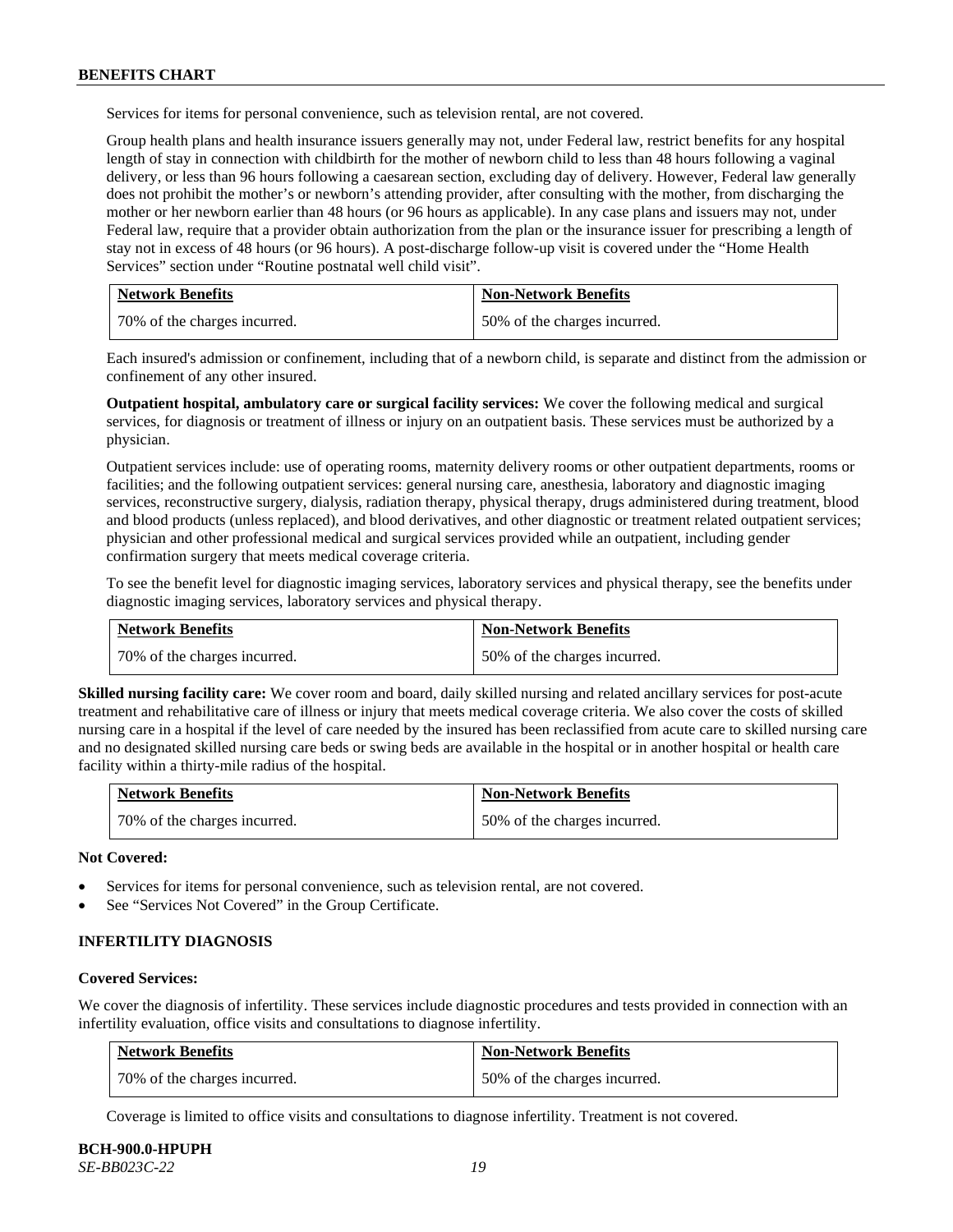### **Not Covered:**

- Infertility/fertility treatment, including but not limited to, office visits, laboratory services, diagnostic imaging services and fertility drugs; reversal of sterilization; and sperm, ova or embryo acquisition, retrieval or storage; however, we cover office visits and consultations to diagnose infertility.
- Services related to the establishment of surrogate pregnancy and fees for a surrogate. However, pregnancy and maternity services are covered for an insured under this Benefits Chart, including a surrogate pregnancy.
- See "Services Not Covered" in the Group Certificate.

# **LABORATORY SERVICES**

#### **Covered Services:**

We cover laboratory tests when ordered by a provider and provided in a clinic or outpatient hospital facility (to see the benefit level for inpatient hospital or skilled nursing facility services, see benefits under Inpatient Hospital and Skilled Nursing Facility Services).

### **Prostate-specific antigen (PSA) testing**

| <b>Network Benefits</b>                                     | <b>Non-Network Benefits</b>  |
|-------------------------------------------------------------|------------------------------|
| 100% of the charges incurred.<br>Deductible does not apply. | 50% of the charges incurred. |

#### **All other laboratory services**

### **Services for illness or Injury**

| <b>Network Benefits</b>                                     | <b>Non-Network Benefits</b>  |
|-------------------------------------------------------------|------------------------------|
| 100% of the charges incurred.<br>Deductible does not apply. | 50% of the charges incurred. |

#### **Preventive services**

Laboratory services associated with preventive services are covered at the benefit level shown in the "Preventive Services" section of this Benefits Chart.

# **Not Covered:**

See "Services Not Covered" in the Group Certificate.

# **MASTECTOMY RECONSTRUCTION BENEFIT**

#### **Covered Services:**

We cover reconstruction of the breast on which the mastectomy has been performed; surgery and reconstruction of the other breast to produce symmetrical appearance, and prostheses and physical complications of all stages of mastectomy, including lymphedemas.

| <b>Non-Network Benefits</b>                                                                                                                                                                                  |
|--------------------------------------------------------------------------------------------------------------------------------------------------------------------------------------------------------------|
| Coverage level is same as corresponding Non-Network<br>Benefits, depending on type of service provided, such<br>as Office Visits for Illness or Injury, Inpatient or<br><b>Outpatient Hospital Services.</b> |
|                                                                                                                                                                                                              |

#### **Not Covered:**

See "Services Not Covered" in the Group Certificate.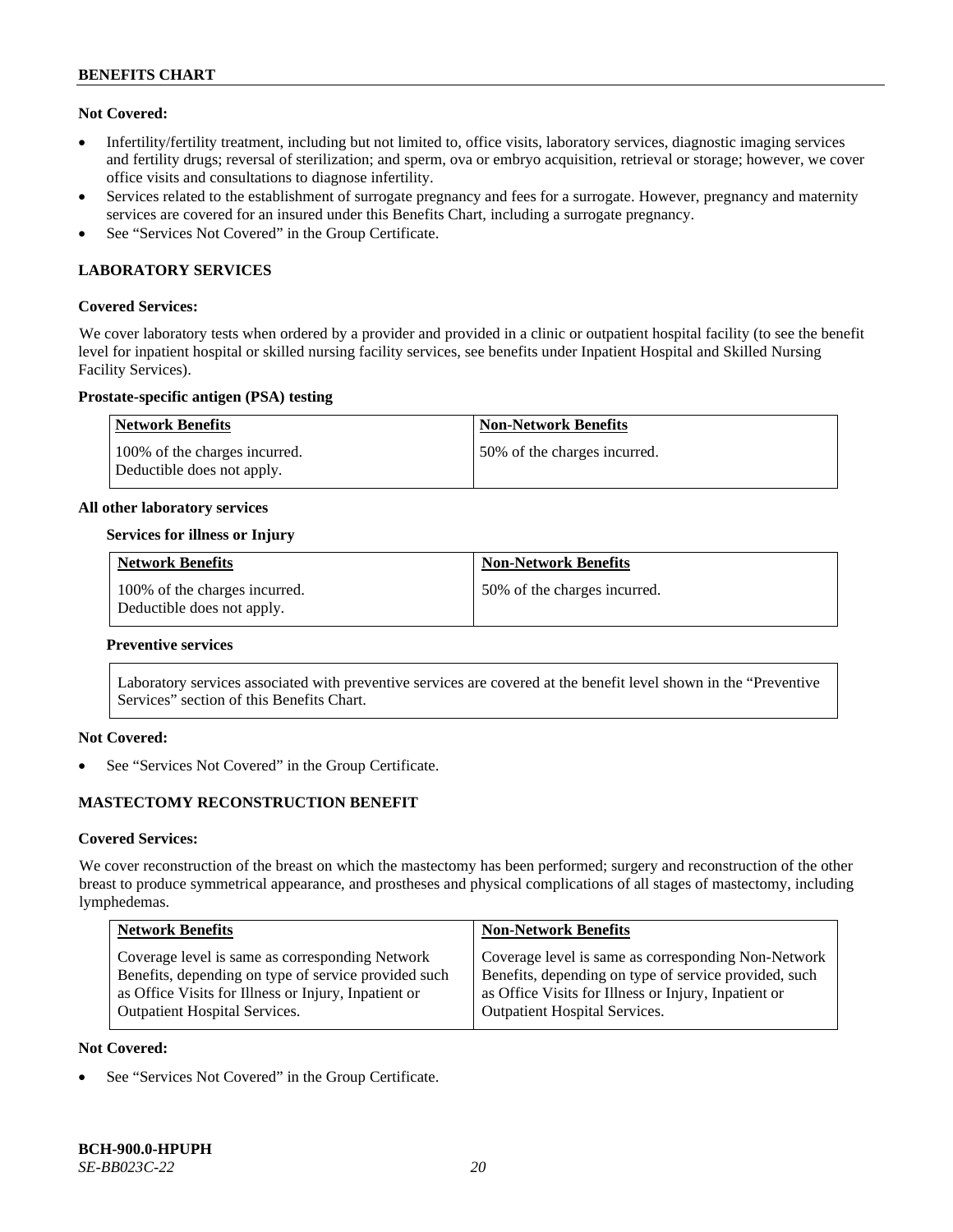# **MEDICATION THERAPY DISEASE MANAGEMENT PROGRAM**

# **Covered Services:**

If you meet our criteria for coverage, you may qualify for our medication therapy disease management program.

The program covers consultations with a designated pharmacist.

Covered services are based on established medical policies, which are subject to periodic review and modification by the medical directors. These medical policies (medical coverage criteria) are available by logging on to your account at [HealthPartnersUnityPointHealth.com](https://www.healthpartnersunitypointhealth.com/) or by calling Member Services.

| <b>Network Benefits</b>                                     | <b>Non-Network Benefits</b> |
|-------------------------------------------------------------|-----------------------------|
| 100% of the charges incurred.<br>Deductible does not apply. | No coverage.                |

### **Not Covered:**

See "Services Not Covered" in the Group Certificate.

# **OFFICE VISITS FOR ILLNESS OR INJURY**

### **Covered Services:**

We cover the following when medically necessary: professional medical and surgical services and related supplies, including biofeedback, of physicians and other health care providers; obstetric/gynecological (OB/GYN) services, blood and blood products (unless replaced) and blood derivatives.

We cover diagnosis and treatment of illness or injury to the eyes. Where contact or eyeglass lenses are prescribed as medically necessary for the post-operative treatment of cataracts or for the treatment of aphakia, acute or chronic corneal pathology, or keratoconus, we cover the initial evaluation, lenses and fitting. Insureds must pay for lens replacement beyond the initial pair.

We cover allergy testing based on established medical policies.

Services received via video, e-visits or telephone are covered under the "Telehealth/Telemedicine Services" section of this Benefits Chart.

# **Office visits**

# **Primary care providers**

| <b>Network Benefits</b>                                                                                     | <b>Non-Network Benefits</b>  |
|-------------------------------------------------------------------------------------------------------------|------------------------------|
| 100% of the charges incurred, subject to your<br>copayment of \$30 per visit.<br>Deductible does not apply. | 50% of the charges incurred. |

#### **Specialty care providers**

| <b>Network Benefits</b>                                                                                     | <b>Non-Network Benefits</b>  |
|-------------------------------------------------------------------------------------------------------------|------------------------------|
| 100% of the charges incurred, subject to your<br>copayment of \$70 per visit.<br>Deductible does not apply. | 50% of the charges incurred. |

#### **Convenience clinics**

| <b>Network Benefits</b>                                                                                     | <b>Non-Network Benefits</b>  |
|-------------------------------------------------------------------------------------------------------------|------------------------------|
| 100% of the charges incurred, subject to your<br>copayment of \$15 per visit.<br>Deductible does not apply. | 50% of the charges incurred. |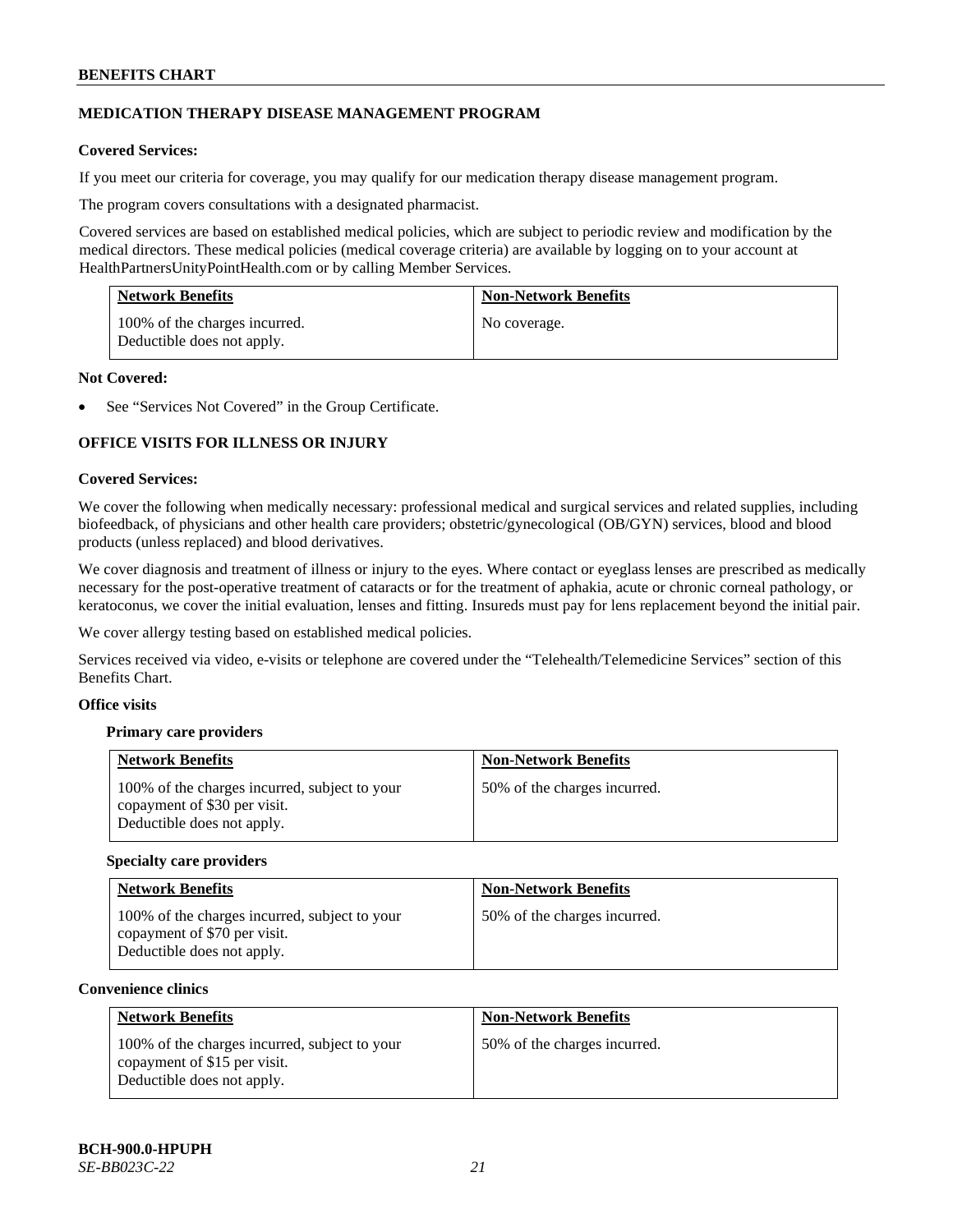# **Injections administered in a physician's office, other than immunizations**

### **Allergy injections**

| <b>Network Benefits</b>                                                                                              | <b>Non-Network Benefits</b>  |
|----------------------------------------------------------------------------------------------------------------------|------------------------------|
| 100% of the charges incurred, subject to your<br>copayment of \$2 per date of service.<br>Deductible does not apply. | 50% of the charges incurred. |

### **All other injections**

| <b>Network Benefits</b>                                                                                              | <b>Non-Network Benefits</b>  |
|----------------------------------------------------------------------------------------------------------------------|------------------------------|
| 100% of the charges incurred, subject to your<br>copayment of \$2 per date of service.<br>Deductible does not apply. | 50% of the charges incurred. |

### **Not Covered:**

- Court ordered treatment.
- See "Services Not Covered" in the Group Certificate.

# **PEDIATRIC EYEWEAR**

### **Covered Services:**

We cover pediatric eyewear for children.

Routine eye exams are covered under the "Preventive Services" section of this Benefits Chart.

| <b>Network Benefits</b>      | <b>Non-Network Benefits</b> |
|------------------------------|-----------------------------|
| 70% of the charges incurred. | No coverage.                |

#### **Limitations:**

- Coverage under this provision will continue until the end of the month in which the child turns age 19.
- Limited to one of the following per calendar year:
	- o one pair of eyeglasses, including one set of prescription lenses, frames from our designated eyewear collection, and anti-scratch coating; or
	- o one pair of non-disposable contact lenses; or
	- a one-year supply of disposable contact lenses.
- Contact lens fittings are limited to two per calendar year.

# **Not Covered:**

- Frames that are not included in our designated eyewear collection. However, one pair of lenses will be covered if an insured chooses frames outside our designated eyewear collection.
- More than one pair of lenses or frames or non-disposable contacts per calendar year, regardless of the reason. This includes replacement of eyeglasses or contact lenses due to loss, breakage, theft, or change in prescription.
- Safety glasses or goggles for sports or vocational reasons.
- Upgrades including, but not limited to, UV protection and no-line multifocal lenses.
- See "Services Not Covered" in the Group Certificate.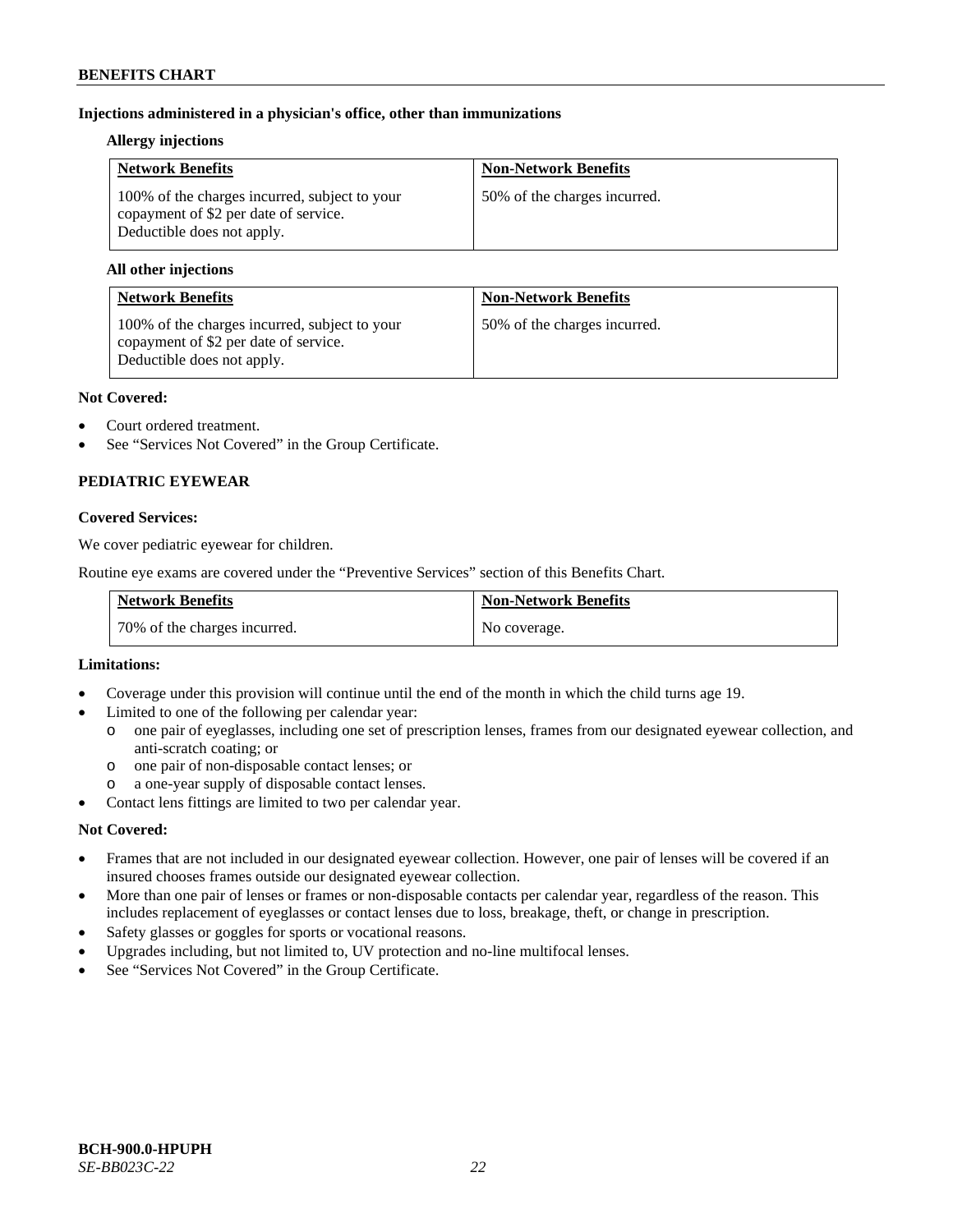# **PHYSICAL THERAPY, OCCUPATIONAL THERAPY AND SPEECH THERAPY**

# **Covered Services:**

We cover the following physical therapy, occupational therapy and speech therapy services:

- Medically necessary rehabilitative care to correct the effects of illness or injury.
- Habilitative care rendered for congenital, developmental or medical conditions which have significantly limited the successful initiation of normal speech and normal motor development.

Massage therapy which is performed in conjunction with other treatment/modalities by a physical or occupational therapist, is part of a prescribed treatment plan and is not billed separately is covered.

We cover services provided in a clinic. We also cover physical therapy provided in an outpatient hospital facility. To see the benefit level for inpatient hospital or skilled nursing facility services, see benefits under the "Inpatient Hospital and Skilled Nursing Facility Services" section in this Benefits Chart.

# **Rehabilitative care**

| <b>Network Benefits</b>                                                                                     | <b>Non-Network Benefits</b>  |
|-------------------------------------------------------------------------------------------------------------|------------------------------|
| 100% of the charges incurred, subject to your<br>copayment of \$30 per visit.<br>Deductible does not apply. | 50% of the charges incurred. |

# **Habilitative care**

| <b>Network Benefits</b>                                                                                     | <b>Non-Network Benefits</b>  |
|-------------------------------------------------------------------------------------------------------------|------------------------------|
| 100% of the charges incurred, subject to your<br>copayment of \$30 per visit.<br>Deductible does not apply. | 50% of the charges incurred. |

# **Not Covered:**

- Massage therapy for the purpose of comfort or convenience of the insured.
- See "Services Not Covered" in the Group Certificate.

# **PRE-DIABETES DISEASE MANAGEMENT PROGRAM**

# **Covered Services:**

If you meet our criteria for coverage, you may qualify for the Pre-diabetes Disease Management program through Omada Health. The program covers group health coaching which focuses on weight loss, exercise, behavior modification and health education at select locations determined by the plan.

| Network Benefits                                            | <b>Non-Network Benefits</b> |
|-------------------------------------------------------------|-----------------------------|
| 100% of the charges incurred.<br>Deductible does not apply. | Not applicable.             |

# **Not Covered:**

See "Services Not Covered" in the Group Certificate.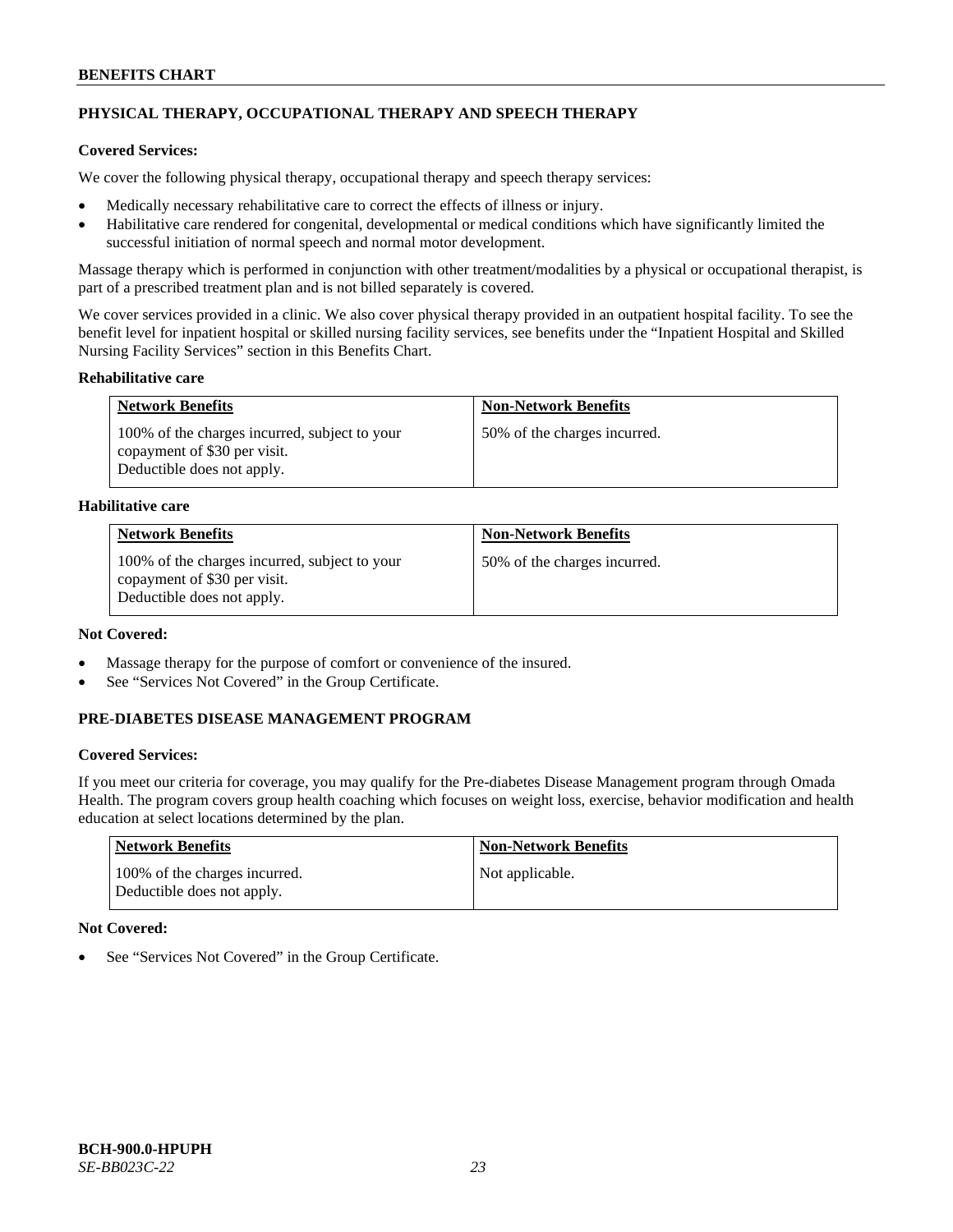# **PRESCRIPTION DRUG SERVICES**

### **Covered Services:**

We cover prescription drugs and medications, which can be self-administered or are administered in a physician's office. We cover off-label use of formulary drugs to treat cancer if the drug is recognized for the treatment of cancer in an authoritative compendia used by the Medicare program and when an appropriate level of evidence or medical necessity is met.

### **For Network Benefits, drugs and medications must be obtained at a Network Pharmacy.**

**If a copayment is required, you must pay one copayment for each 31-day supply, or portion thereof, unless otherwise indicated below.**

### **Outpatient drugs (except as specified below)**

| <b>Network Benefits</b>                                                                                                                    | <b>Non-Network Benefits</b>  |
|--------------------------------------------------------------------------------------------------------------------------------------------|------------------------------|
| 100% of the charges incurred, subject to your<br>copayment of \$15 for generic formulary drugs and \$50<br>for brand name formulary drugs. | 50% of the charges incurred. |
| In no event will your cost for a formulary insulin drug<br>exceed \$25.                                                                    |                              |
| Non-formulary drugs are covered at 100% of the<br>charges incurred, subject to your copayment of \$100.                                    |                              |
| Deductible does not apply.                                                                                                                 |                              |

### **Mail order drugs**

| <b>Network Benefits</b>                                                                                                                                                                                                                               | <b>Non-Network Benefits</b>                                                                                                |
|-------------------------------------------------------------------------------------------------------------------------------------------------------------------------------------------------------------------------------------------------------|----------------------------------------------------------------------------------------------------------------------------|
| For your convenience, you may also get up to a 93-day<br>supply of outpatient prescription drugs that can be self-<br>administered through the designated mail order service.<br>Specialty drugs are not available through the mail order<br>service. | Mail order drugs are only available through the<br>designated mail order service.<br>See Network mail order drugs benefit. |

# **Specialty drugs that are self-administered**

| <b>Network Benefits</b>                                                                                                                    | <b>Non-Network Benefits</b> |
|--------------------------------------------------------------------------------------------------------------------------------------------|-----------------------------|
| 80% of the charges incurred, up to a maximum<br>copayment of \$300.<br>Deductible does not apply.                                          | No coverage.                |
| For Network Benefits, specialty drugs are limited to<br>drugs on the specialty drug list and must be obtained<br>from a designated vendor. |                             |

In order for the plan to better manage available manufacturer-funded copayment assistance, copayments for certain specialty medications may vary and be set to approximate the maximum of any available manufacturer-funded copayment assistance programs. However, in no case will true out-of-pocket costs to the insured be greater than the maximum copayment/coinsurance shown in this Benefits Chart. Manufacturer-funded copayment assistance received by an insured will not apply to the insured's annual deductible or out-of-pocket limit.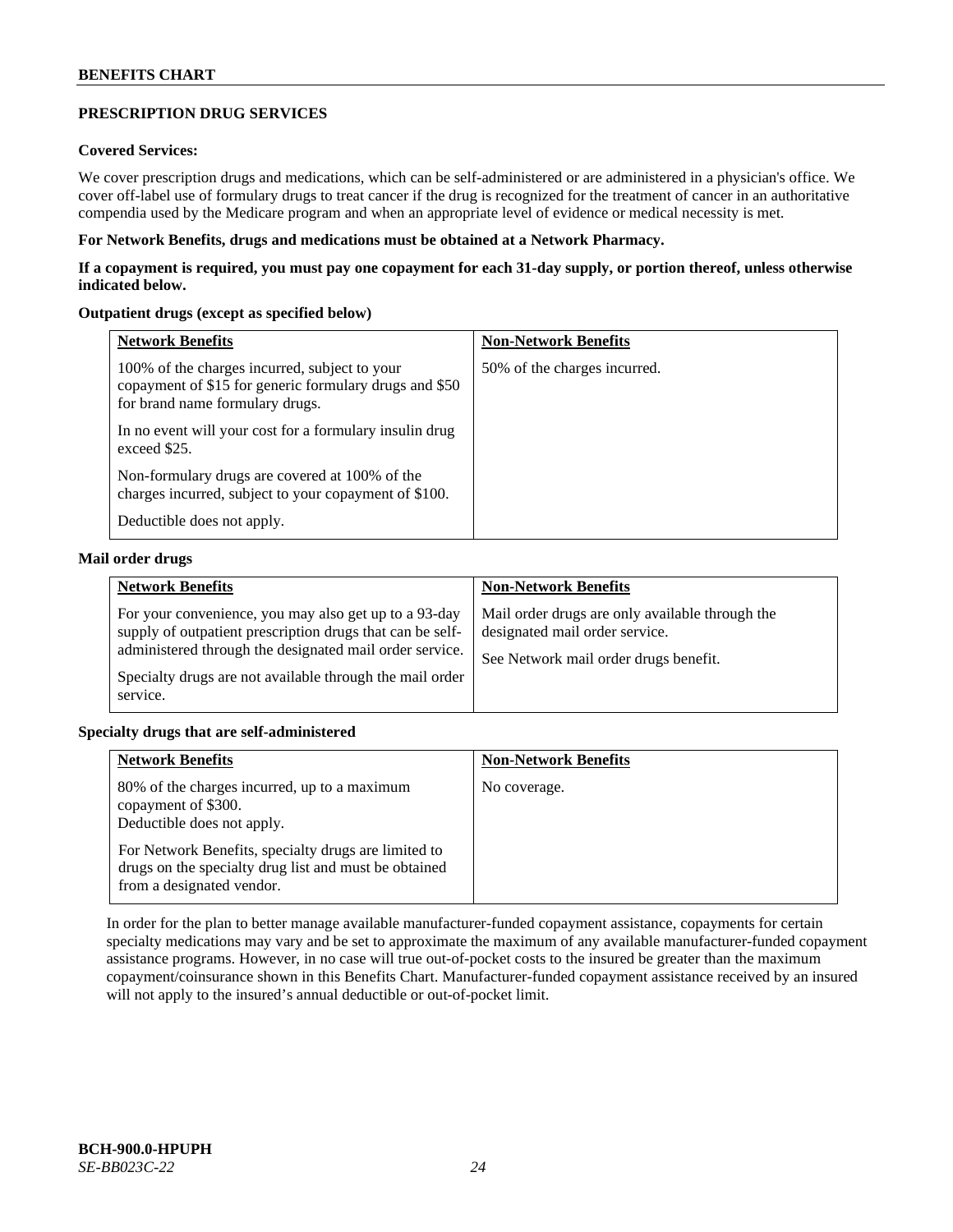# **Drugs for treatment of growth deficiency**

| <b>Network Benefits</b>                                                                                                                            | <b>Non-Network Benefits</b>  |
|----------------------------------------------------------------------------------------------------------------------------------------------------|------------------------------|
| 70% of the charges incurred.<br>Deductible does not apply.                                                                                         | 50% of the charges incurred. |
| For Network Benefits, growth deficiency drugs are<br>limited to drugs on the specialty drug list and must be<br>obtained from a designated vendor. |                              |

**Tobacco cessation drugs are covered for all FDA-approved tobacco cessation drugs (including over-the-counter drugs) for a minimum of 90 days.** Must be prescribed by a physician or legally authorized health care provider and purchased at a pharmacy.

| <b>Network Benefits</b>                                     | <b>Non-Network Benefits</b>  |
|-------------------------------------------------------------|------------------------------|
| 100% of the charges incurred.<br>Deductible does not apply. | 50% of the charges incurred. |

### **Contraceptive drugs**

| <b>Network Benefits</b>                                                                                                                                         | <b>Non-Network Benefits</b>  |
|-----------------------------------------------------------------------------------------------------------------------------------------------------------------|------------------------------|
| 100% of the charges incurred for formulary drugs.<br>Deductible does not apply.                                                                                 | 50% of the charges incurred. |
| If a physician requests that a non-formulary<br>contraceptive drug be dispensed as written, the drug<br>will be covered at 100%, not subject to the deductible. |                              |

**ACA preventive medications.** We cover preventive medications currently recommended by USPSTF with an A or B rating if they are prescribed by your medical provider and they are listed on our Commercial ACA Preventive Drug List. Preventive medications are subject to periodic review and modification. Changes would be effective in accordance with the federal rules and reflected in our current medical coverage criteria for preventive care services.

| <b>Network Benefits</b>                                     | <b>Non-Network Benefits</b>  |
|-------------------------------------------------------------|------------------------------|
| 100% of the charges incurred.<br>Deductible does not apply. | 50% of the charges incurred. |

**Limitations:**

- Certain drugs may require prior authorization as indicated on the formulary. We may require prior authorization for the drug and also the site where the drug will be provided. Certain drugs are subject to our utilization review process and quantity limits as indicated on our formulary.
- Certain non-formulary drugs require prior authorization. In addition, certain drugs may be subject to any quantity limits applied as part of our trial program. The trial drug program applies to new prescriptions for certain drugs which have high toxicity, low tolerance, high costs and/or high potential for waste. Trial drugs are indicated on the formulary and/or the specialty drug list. Your first fill of a trial drug may be limited to less than a month supply. If the drug is well tolerated and effective, you will receive the remainder of your first month supply.
- If an insured requests a brand name drug when there is a generic equivalent, the brand name drug will be covered up to the charge that would apply to the generic drug, minus any required copayment. If a physician requests that a brand name drug be dispensed as written, the drug will be paid at the non-formulary benefit.
- We may require insureds to try over-the-counter (OTC) drug alternatives before approving more costly formulary prescription drugs.
- Unless otherwise specified in the "Prescription Drug Services" section, you may receive up to a 31-day supply per prescription.
- A 93-day supply will be covered and dispensed only at pharmacies that participate in our extended day supply program.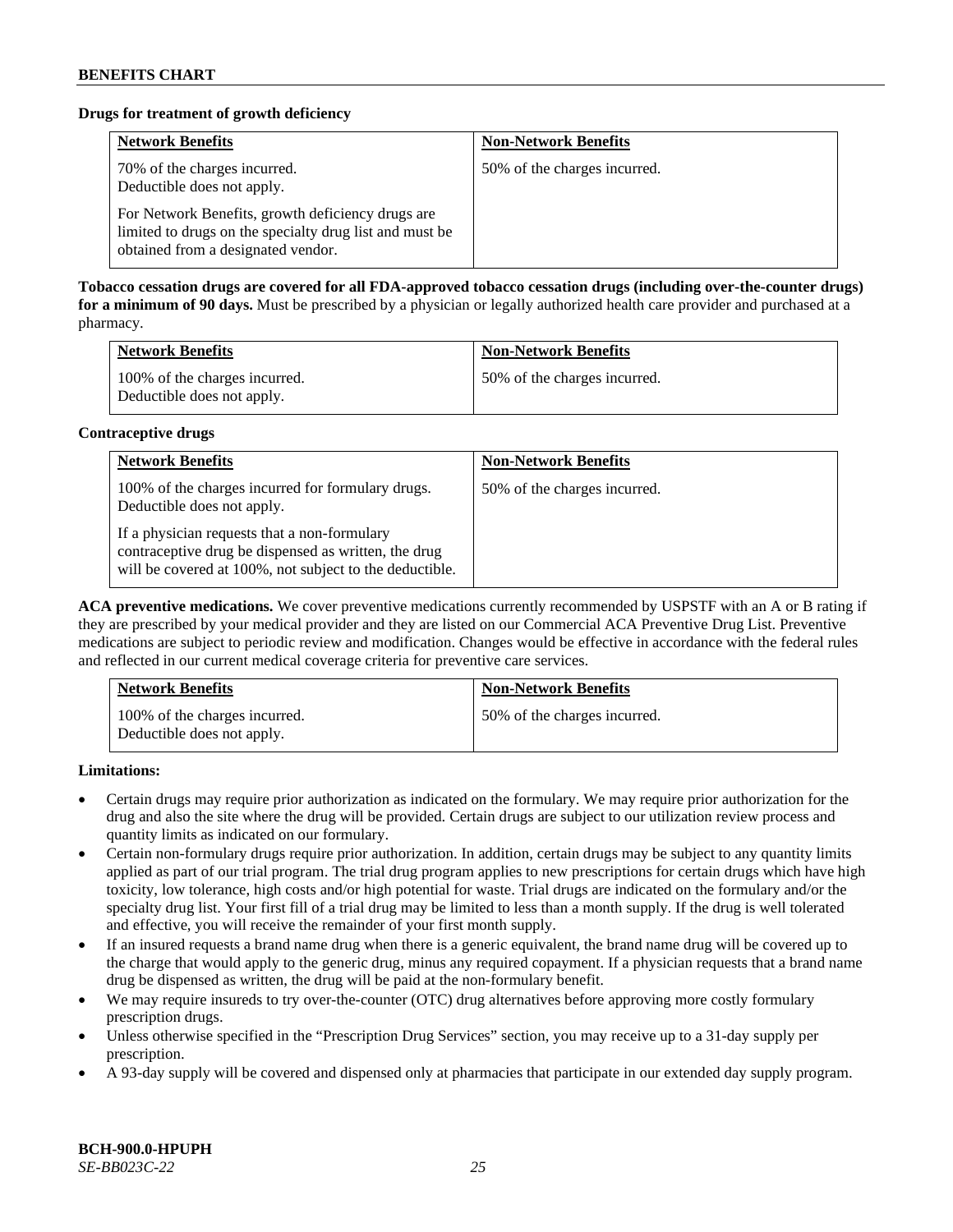- New prescriptions to treat certain chronic conditions are limited to a 31-day supply.
- No more than a 31-day supply of specialty drugs will be covered and dispensed at a time, unless it is a manufacturer supplied drug that cannot be split that supplies the insured with more than a 31-day supply.

# **Not Covered:**

- Replacement of prescription drugs, medications, equipment and supplies due to loss, damage or theft.
- Nonprescription (over the counter) drugs or medications, including, but not limited to, vitamins, supplements, homeopathic remedies, and non-FDA approved drugs, unless listed on the formulary and prescribed by a physician or legally authorized health care provider under applicable state and federal law. We cover off-label use of drugs to treat cancer as specified in the "Prescription Drug Services" section of this Benefits Chart. This exclusion does not include over-the-counter contraceptives for women as allowed under the Affordable Care Act when the insured obtains a prescription for the item. In addition, if the insured obtains a prescription, this exclusion does not include aspirin to prevent cardiovascular disease for men and women of certain ages; folic acid supplements for women who may become pregnant; fluoride chemoprevention supplements for children without fluoride in their water source; and iron supplements for children ages 6-12 months old who are at risk for anemia.
- All drugs used for sexual dysfunction.
- Fertility drugs.
- Medical cannabis.
- Drugs on the Excluded Drug List. The Excluded Drug List includes select drugs within a therapy class that are not eligible for coverage. This includes drugs that may be excluded for certain indications. The Excluded Drug List is available a[t HealthPartnersUnityPointHealth.com.](https://www.healthpartnersunitypointhealth.com/)
- Drugs that are newly approved by the FDA until they are reviewed and approved by HealthPartners UnityPoint Health Pharmacy and Therapeutics Committee.
- Medical devices approved by the FDA will not be covered under the "Prescription Drug Services" section unless they are on our formulary. Covered medical devices are generally submitted and reimbursed under your medical benefits.
- See "Services Not Covered" in the Group Certificate.

# **PREVENTIVE SERVICES**

# **Applicable definitions:**

**Routine preventive services** are routine healthcare services that include screenings, check-ups and counseling to prevent illness, disease or other health problems before symptoms occur.

**Diagnostic services** are services to help a provider understand your symptoms, diagnose illness and decide what treatment may be needed. They may be the same services that are listed as preventive services, but they are being used as diagnostic services. Your provider will determine if these services are preventive or diagnostic. These services are not preventive if received as part of a visit to diagnose, manage or maintain an acute or chronic medical condition, illness or injury. When that occurs, unless otherwise indicated below, standard deductibles, copayments or coinsurance apply.

# **Covered Services:**

We cover preventive services which meet any of the requirements under the Affordable Care Act (ACA) shown in the bulleted items below. These preventive services are covered at 100% under the network benefits with no deductible, copayments or coinsurance. If a preventive service is not required by the ACA and it is covered at a lower benefit level, it will be specified below. Preventive benefits mandated under the ACA are subject to periodic review and modification. Changes would be effective in accordance with the federal rules. Preventive services mandated by the ACA include:

- Evidence-based items or services that have in effect a rating of A or B in the current recommendations of the United States Preventive Services Task Force with respect to the individual;
- Immunizations for routine use in children, adolescents and adults that have in effect a recommendation from the Advisory Committee on Immunization Practices of the Centers for Disease Control and Prevention with respect to the individual;
- With respect to infants, children and adolescents, evidence-informed preventive care and screenings provided for in comprehensive guidelines supported by the Health Resources and Services Administration; and
- With respect to women, preventive care and screenings provided for in comprehensive guidelines supported by the Health Resources and Services Administration.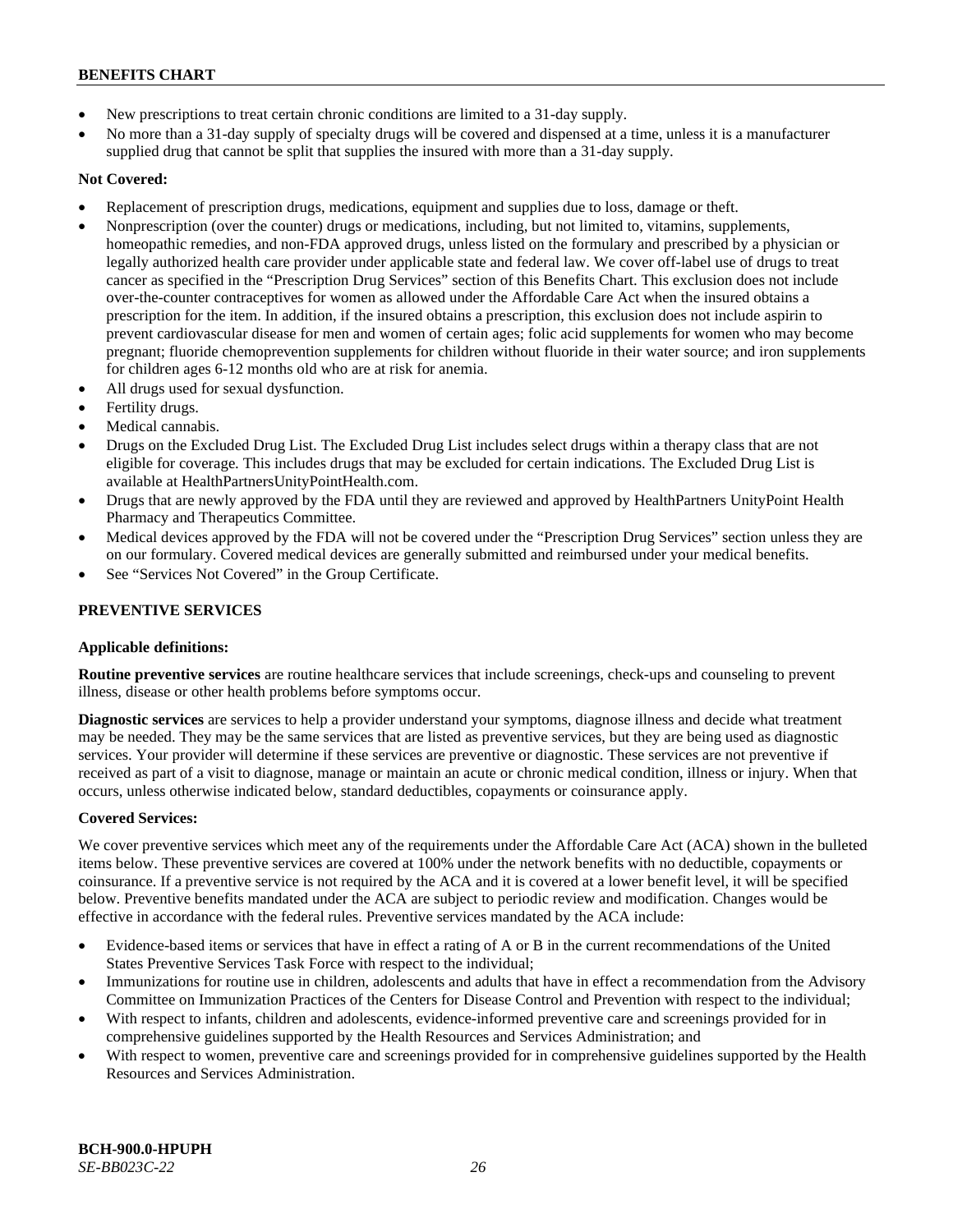Covered services are based on established medical policies, which are subject to periodic review and modification by the medical or dental directors. These medical policies (medical coverage criteria) are available by calling Member Services, or logging on to your account at [HealthPartnersUnityPointHealth.com.](https://www.healthpartnersunitypointhealth.com/)

### **ACA and state mandated preventive services are covered as follows:**

**Routine health exams and periodic health assessments.** A physician or health care provider will counsel you as to how often health assessments are needed based on age, sex and health status. This includes screening and counseling for tobacco use and all FDA approved tobacco cessation medications including over-the-counter drugs (as shown in the "Prescription Drug Services" section).

| <b>Network Benefits</b>                                     | <b>Non-Network Benefits</b>  |
|-------------------------------------------------------------|------------------------------|
| 100% of the charges incurred.<br>Deductible does not apply. | 50% of the charges incurred. |

**Child health supervision services.** This includes pediatric preventive services such as newborn screenings, appropriate immunizations (including HPV immunizations), developmental assessments and laboratory services appropriate to the age of the child from birth to 72 months and appropriate immunizations to age 18.

| <b>Network Benefits</b>                                     | <b>Non-Network Benefits</b>  |
|-------------------------------------------------------------|------------------------------|
| 100% of the charges incurred.<br>Deductible does not apply. | 50% of the charges incurred. |

#### **Routine prenatal care and exams**

| <b>Network Benefits</b>                                     | <b>Non-Network Benefits</b>  |
|-------------------------------------------------------------|------------------------------|
| 100% of the charges incurred.<br>Deductible does not apply. | 50% of the charges incurred. |

**Routine postnatal care.** This includes health exams, assessments, education and counseling relating to the period immediately after childbirth.

| <b>Network Benefits</b>                                     | <b>Non-Network Benefits</b>  |
|-------------------------------------------------------------|------------------------------|
| 100% of the charges incurred.<br>Deductible does not apply. | 50% of the charges incurred. |

**Routine screening procedures for cancer.** This includes colorectal screening or other cancer screenings recommended by the USPSTF with an A or B rating. Women's preventive health services below describe additional routine screening procedures for cancer.

| <b>Network Benefits</b>                                     | <b>Non-Network Benefits</b>  |
|-------------------------------------------------------------|------------------------------|
| 100% of the charges incurred.<br>Deductible does not apply. | 50% of the charges incurred. |

**Professional voluntary family planning services.** This includes services to prevent or delay a pregnancy, including counseling and education. Services must be provided by a licensed provider.

| <b>Network Benefits</b>                                     | <b>Non-Network Benefits</b>  |
|-------------------------------------------------------------|------------------------------|
| 100% of the charges incurred.<br>Deductible does not apply. | 50% of the charges incurred. |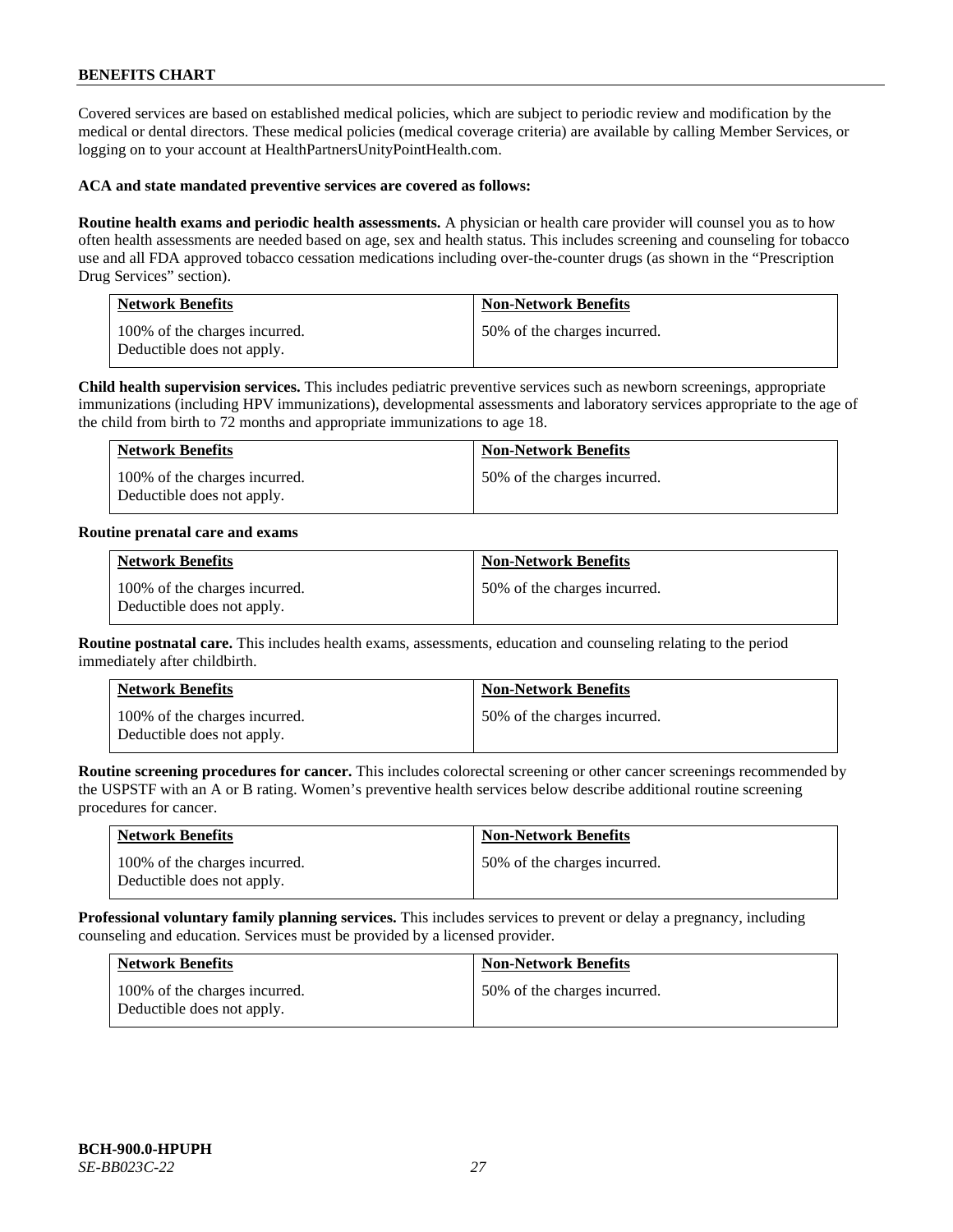### **Adult immunizations**

| <b>Network Benefits</b>                                     | <b>Non-Network Benefits</b>  |
|-------------------------------------------------------------|------------------------------|
| 100% of the charges incurred.<br>Deductible does not apply. | 50% of the charges incurred. |

**Women's preventive health services.** This includes mammograms, screenings for cervical cancer (pap smears), breast pumps, human papillomavirus (HPV) testing, counseling for sexually transmitted infections, counseling and screening for human immunodeficiency virus (HIV), and all FDA approved contraceptive methods as prescribed by a doctor, sterilization procedures, education and counseling (see the "Prescription Drug Services" section for coverage of oral contraceptive drugs). For women whose family history is associated with an increased risk for BRCA1 or BRCA2 gene mutations, we cover genetic counseling and BRCA screening without cost sharing, if appropriate and as determined by a physician.

| <b>Network Benefits</b>                                     | <b>Non-Network Benefits</b>  |
|-------------------------------------------------------------|------------------------------|
| 100% of the charges incurred.<br>Deductible does not apply. | 50% of the charges incurred. |

**Obesity screening and management.** We cover obesity screening and counseling for all ages during a routine preventive care exam. If you are age 18 or older and have a body mass index of 30 or more, we also cover intensive obesity management to help you lose weight. Your primary care doctor can coordinate these services.

| <b>Network Benefits</b>                                     | <b>Non-Network Benefits</b>  |
|-------------------------------------------------------------|------------------------------|
| 100% of the charges incurred.<br>Deductible does not apply. | 50% of the charges incurred. |

# **In addition to any ACA or state mandated preventive services referenced above, we cover the following eligible services:**

#### **Routine eye and hearing exams**

| <b>Network Benefits</b>                                     | <b>Non-Network Benefits</b>  |
|-------------------------------------------------------------|------------------------------|
| 100% of the charges incurred.<br>Deductible does not apply. | 50% of the charges incurred. |

**Ovarian cancer surveillance tests for women who are at risk. "At risk for ovarian cancer" means (1) having a family** history that includes any of the following: one or more first-degree or second-degree relatives with ovarian cancer, clusters of female relatives with breast cancer or nonpolyposis colorectal cancer; or (2) testing positive for BRCA1 or BRCA2 mutations. "Surveillance tests for ovarian cancer" means annual screening using: CA-125 serum tumor marker testing, transvaginal ultrasound, pelvic examination or other proven ovarian cancer screening tests currently being evaluated by the federal Food and Drug Administration or by the National Cancer Institute.

| <b>Network Benefits</b>                               | <b>Non-Network Benefits</b>                           |
|-------------------------------------------------------|-------------------------------------------------------|
| Coverage level is same as corresponding Network       | Coverage level is same as corresponding Non-Network   |
| Benefits, depending on type of service provided, such | Benefits, depending on type of service provided, such |
| as Diagnostic Imaging Services, Laboratory Services   | as Diagnostic Imaging Services, Laboratory Services   |
| Office Visits for Illness or Injury or Preventive     | Office Visits for Illness or Injury or Preventive     |
| Services.                                             | Services.                                             |

# **Limitations:**

• Services are not preventive if received as part of a visit to diagnose, manage or maintain an acute or chronic medical condition, illness or injury. When that occurs, unless otherwise indicated above, standard deductibles, copayments or coinsurance apply.

# **Not Covered:**

See "Services Not Covered" in the Group Certificate.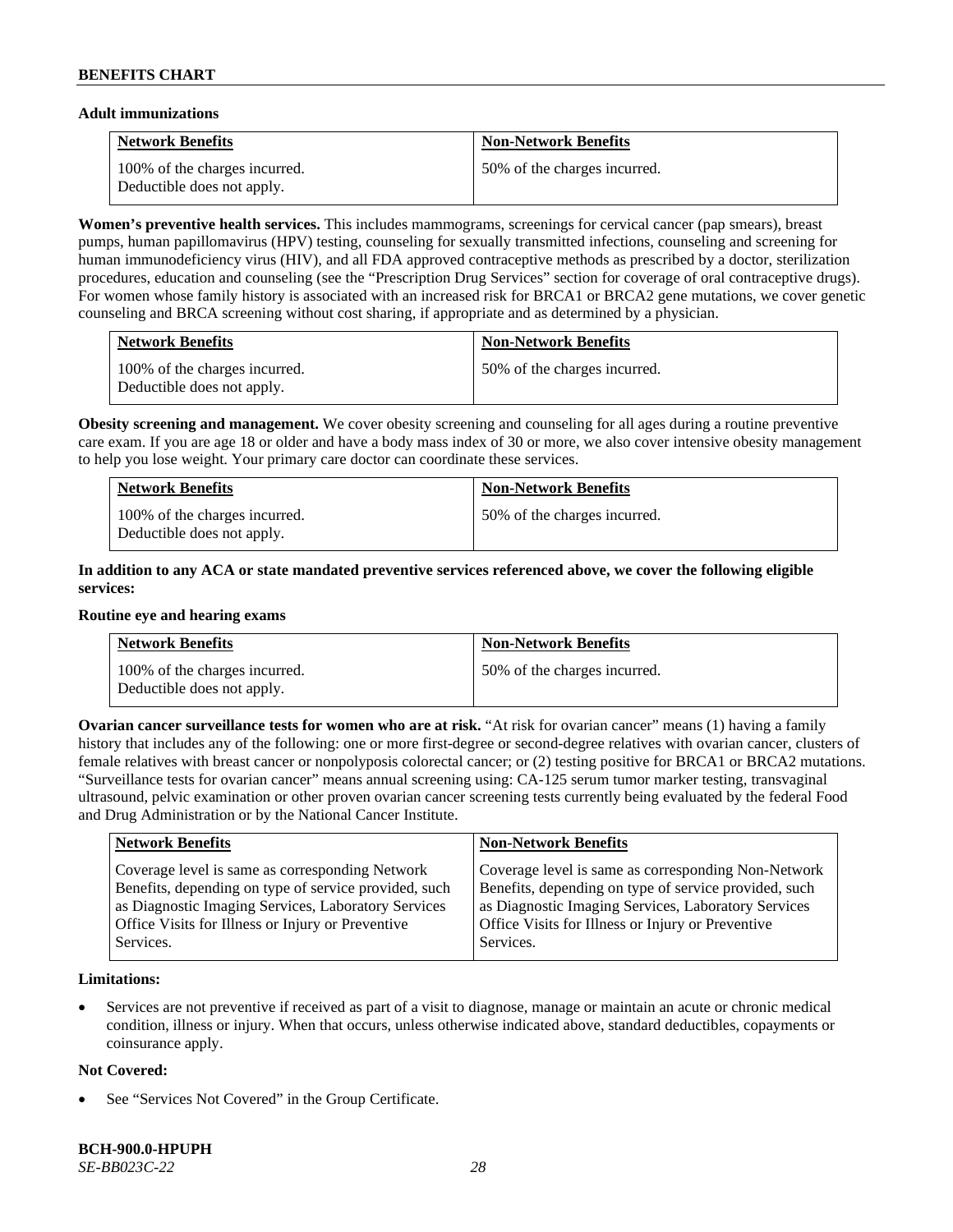# **TELEHEALTH/TELEMEDICINE SERVICES**

# **Definitions:**

**Telehealth, telemedicine, or virtual care.** This is a means of communication between a health care professional and a patient. This includes the use of secure electronic information, imaging, and communication technologies, including:

- interactive audio or audio-video
- interactive audio with store-and-forward technology
- chat-based and email-based systems
- physician-to-physician consultation
- patient education
- data transmission
- data interpretation
- digital diagnostics (algorithm-enabled diagnostic support)
- digital therapeutics (the use of personal health devices and sensors, either alone or in combination with conventional drug therapies, for disease prevention and management)

#### Services can be delivered:

Synchronously: the patient and health care professional are engaging with one another at the same time; or Asynchronously: the patient and health care professional engage with each other at different points in time.

**Telephone visits.** Live, synchronous, interactive encounters over the telephone between a patient and a healthcare provider.

**E-visit or chat-based visits.** Asynchronous online or mobile app encounters to discuss a patient's personal health information, vital signs, and other physiologic data or diagnostic images. The healthcare provider reviews and delivers a consultation, diagnosis, prescription or treatment plan after reviewing the patient's visit information.

**UnityPoint Health Virtual Care:** This is a virtual consult that you may use to receive a diagnosis and treatment for a variety of medical issues through secure video on your computer or phone. You may access the Virtual Care website at [unitypointvirtualcare.org.](https://unitypointvirtualcare.org/landing.htm)

**Virtuwell®.** This is an online service for you to receive a diagnosis and treatment for certain conditions, such as a cold, flu, ear pain and sinus infections. You may access the Virtuwell website at [Virtuwell.com.](https://www.virtuwell.com/)

**Video visits.** Live, synchronous, interactive encounters using secure web-based video between a patient and a healthcare provider.

# **Covered Services:**

The Plan covers the following methods of receiving care for services that would be eligible under the Plan if the service were provided in person.

#### **Scheduled telephone visits**

| <b>Network Benefits</b>                                                                                     | <b>Non-Network Benefits</b>  |
|-------------------------------------------------------------------------------------------------------------|------------------------------|
| 100% of the charges incurred, subject to your<br>copayment of \$15 per visit.<br>Deductible does not apply. | 50% of the charges incurred. |

# **E-visits**

#### **UnityPoint Health Virtual Care – available a[t unitypointvirtualcare.org](http://www.unitypointvirtualcare.org/)**

| <b>Network Benefits</b>                                    | <b>Non-Network Benefits</b> |
|------------------------------------------------------------|-----------------------------|
| 100% of the charges incurred.<br>Deductible does not apply | Not applicable.             |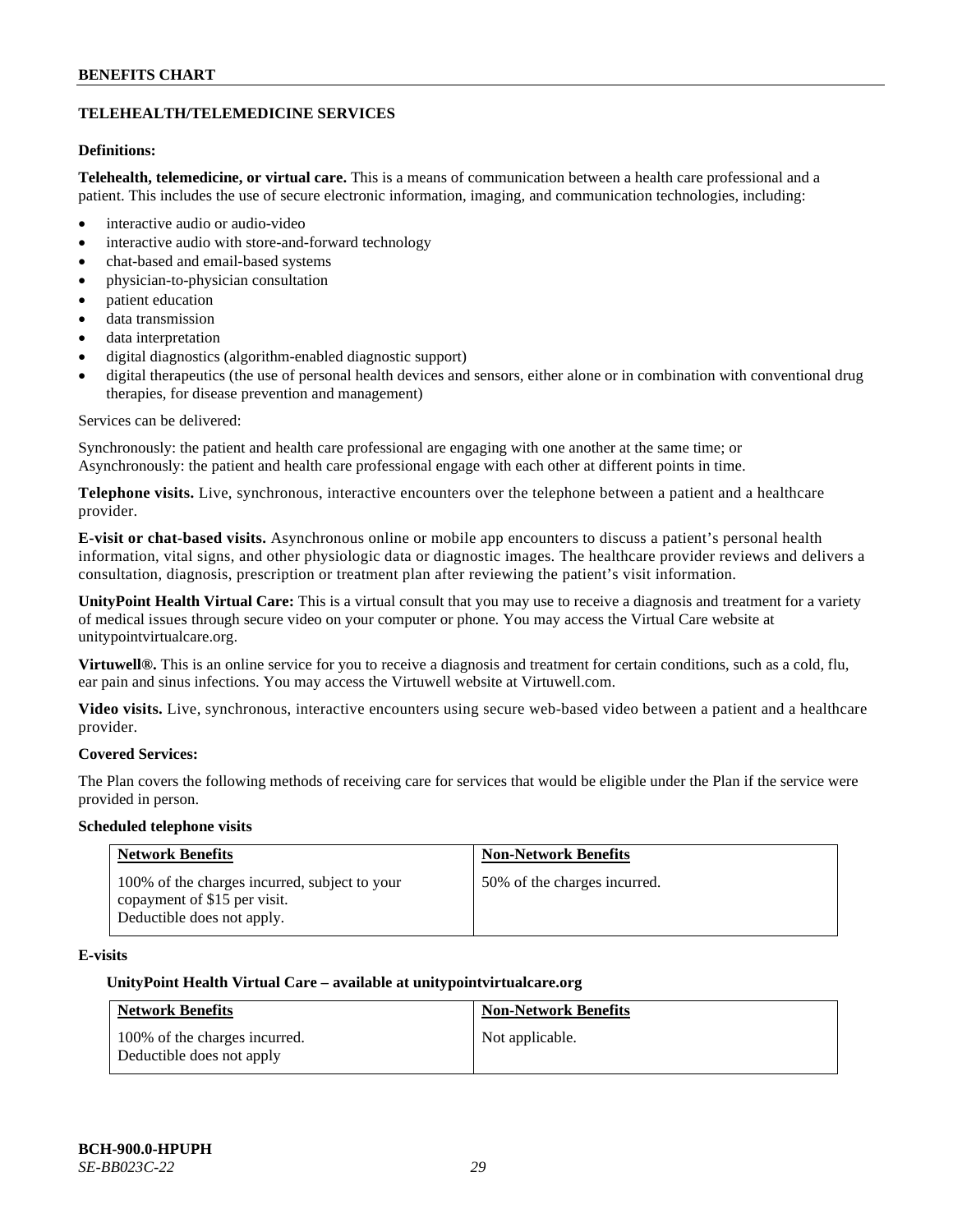### **Access to online care through Virtuwell at [Virtuwell.com](http://www.virtuwell.com/)**

| <b>Network Benefits</b>                                    | <b>Non-Network Benefits</b> |
|------------------------------------------------------------|-----------------------------|
| 100% of the charges incurred.<br>Deductible does not apply | Not applicable.             |

### **All other e-visits**

| <b>Network Benefits</b>                                                                                     | <b>Non-Network Benefits</b>  |
|-------------------------------------------------------------------------------------------------------------|------------------------------|
| 100% of the charges incurred, subject to your<br>copayment of \$15 per visit.<br>Deductible does not apply. | 50% of the charges incurred. |

#### **Video visits**

| <b>Network Benefits</b>                                 | <b>Non-Network Benefits</b>                           |
|---------------------------------------------------------|-------------------------------------------------------|
| Coverage level is same as corresponding network         | Coverage level is same as corresponding Non-Network   |
| benefit, depending on type of service provided, such as | Benefits, depending on type of service provided, such |
| Office Visits for Illness or Injury, Inpatient or       | as Office Visits for Illness or Injury, Inpatient or  |
| <b>Outpatient Hospital Services.</b>                    | <b>Outpatient Hospital Services.</b>                  |

### **Not Covered:**

See "Services Not Covered" in the Group Certificate.

# **TRANSPLANT SERVICES**

### **Applicable definitions:**

**Autologous.** This is when the source of cells is from the individual's own marrow or stem cells.

**Allogeneic.** This is when the source of cells is from a related or unrelated donor's marrow or stem cells.

**Autologous bone marrow transplant.** This is when the bone marrow is harvested from the individual and stored. The patient undergoes treatment which includes tumor ablation with high-dose chemotherapy and/or radiation. The bone marrow is reinfused (transplanted).

**Allogeneic bone marrow transplant.** This is when the bone marrow is harvested from the related or unrelated donor and stored. The patient undergoes treatment which includes tumor ablation with high-dose chemotherapy and/or radiation. The bone marrow is reinfused (transplanted).

**Autologous/allogeneic stem cell support.** This is a treatment process that includes stem cell harvest from either bone marrow or peripheral blood, tumor ablation with high-dose chemotherapy and/or radiation, stem cell reinfusion, and related care. Autologous/allogeneic bone marrow transplantation and high dose chemotherapy with peripheral stem cell rescue/support are considered to be autologous/allogeneic stem cell support.

**Designated transplant center.** This is any health care provider, group or association of health care providers designated by us to provide services, supplies or drugs for specified transplants for our insureds.

**Transplant services.** This is transplantation (including retransplants) of the human organs or tissue listed below, including all related post-surgical treatment, follow-up care and drugs and multiple transplants for a related cause. Transplant services do not include other organ or tissue transplants or surgical implantation of mechanical devices functioning as a human organ, except surgical implantation of an FDA approved ventricular assist device (VAD) or total artificial heart, functioning as a temporary bridge to heart transplantation.

Prior authorization is required prior to consultation to support coordination of care and benefits.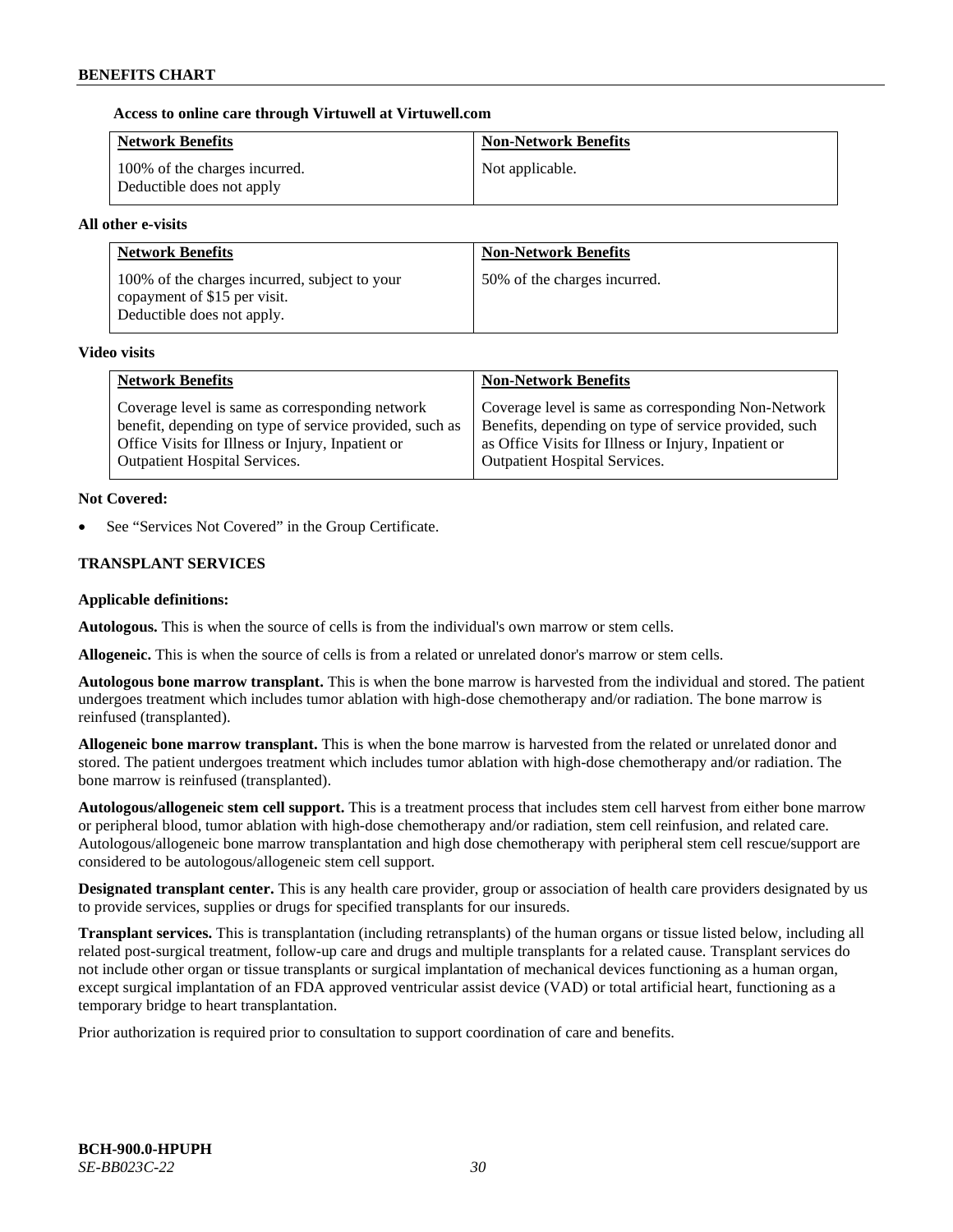# **Covered Services:**

We cover eligible transplant services (as defined above) while you are covered under this Benefits Chart. Transplants that will be considered for coverage are limited to the following:

- Kidney transplants for end-stage disease.
- Cornea transplants for end-stage disease.
- Heart transplants for end-stage disease.
- Lung transplants or heart/lung transplants for: (1) primary pulmonary hypertension; (2) Eisenmenger's syndrome; (3) endstage pulmonary fibrosis; (4) alpha 1 antitrypsin disease; (5) cystic fibrosis; and (6) emphysema.
- Liver transplants for: (1) biliary atresia in children; (2) primary biliary cirrhosis; (3) post-acute viral infection (including hepatitis A, hepatitis B antigen e negative and hepatitis C) causing acute atrophy or post-necrotic cirrhosis; (4) primary sclerosing cholangitis; (5) alcoholic cirrhosis; and (6) hepatocellular carcinoma.
- Allogeneic bone marrow transplants or peripheral stem cell support associated with high dose chemotherapy for: (1) acute myelogenous leukemia; (2) acute lymphocytic leukemia; (3) chronic myelogenous leukemia; (4) severe combined immunodeficiency disease; (5) Wiskott-Aldrich syndrome; (6) aplastic anemia; (7) sickle cell anemia; (8) non-relapsed or relapsed non-Hodgkin's lymphoma; (9) multiple myeloma; and (10) testicular cancer.
- Autologous bone marrow transplants or peripheral stem cell support associated with high-dose chemotherapy for: (1) acute leukemias; (2) non-Hodgkin's lymphoma; (3) Hodgkin's disease; (4) Burkitt's lymphoma; (5) neuroblastoma; (6) multiple myeloma; (7) chronic myelogenous leukemia; and (8) non-relapsed non-Hodgkin's lymphoma.
- Pancreas transplants for simultaneous pancreas-kidney transplants for diabetes, pancreas after kidney, living related segmental simultaneous pancreas kidney transplantation and pancreas transplant alone.

To receive Network Benefits, charges for transplant services must be incurred at a designated transplant center.

The transplant-related treatment provided, including expenses incurred for directly related donor services, shall be subject to and in accordance with the provisions, limitations, maximums and other terms of this Benefits Chart.

Medical and hospital expenses of the donor are covered only when the recipient is an insured and the transplant and directly related donor expenses have been prior authorized for coverage. Treatment of medical complications that may occur to the donor are not covered. Donors are not considered insureds, and are therefore not eligible for the rights afforded to insureds under the Group Certificate.

The list of eligible transplant services and coverage determinations are based on established medical policies, which are subject to periodic review and modifications by the medical director

| <b>Network Benefits</b>                          | <b>Non-Network Benefits</b>                          |
|--------------------------------------------------|------------------------------------------------------|
| See Network Inpatient Hospital Services benefit. | See Non-Network Inpatient Hospital Services benefit. |